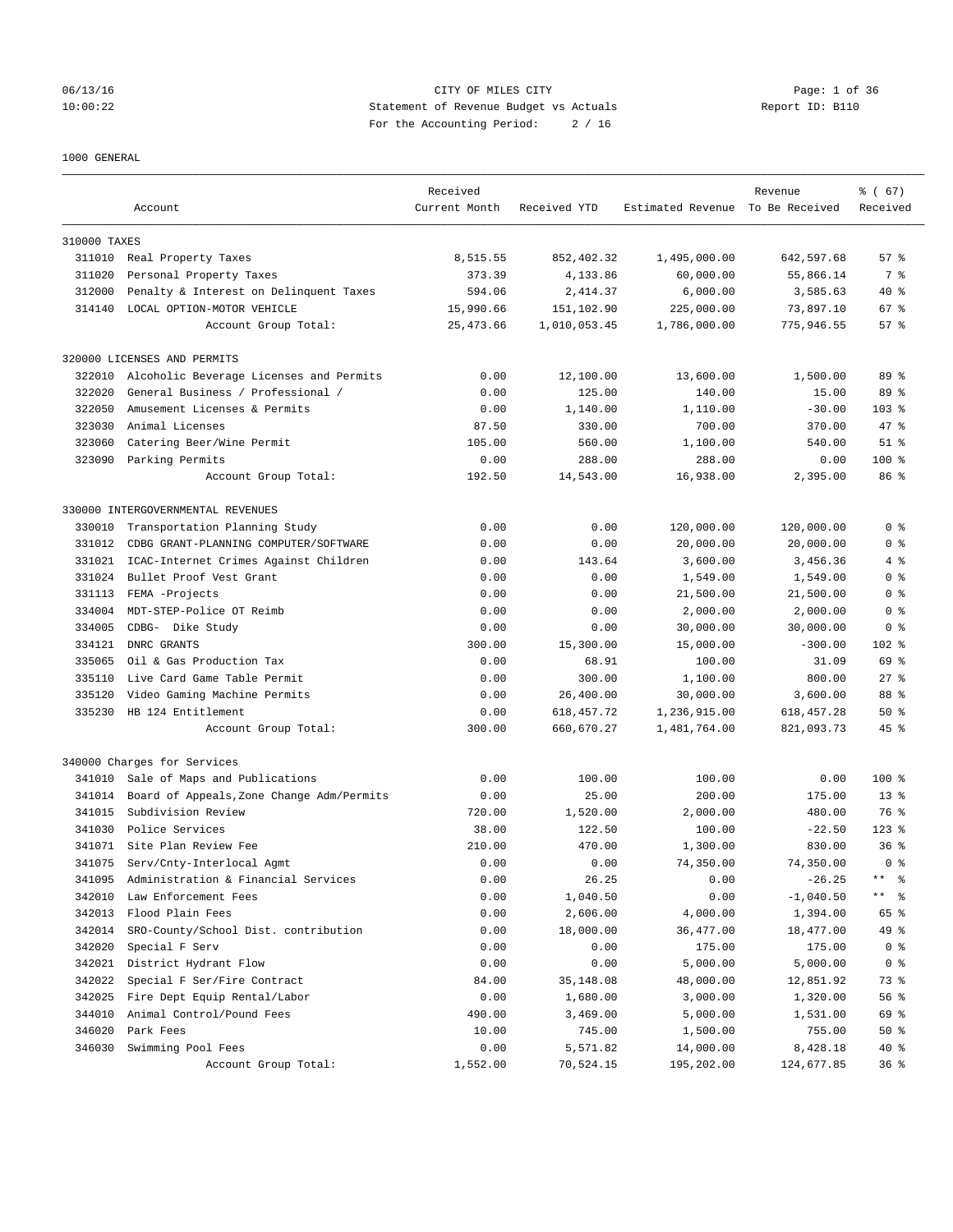## 06/13/16 CITY OF MILES CITY Page: 2 of 36 10:00:22 Statement of Revenue Budget vs Actuals Report ID: B110 For the Accounting Period: 2 / 16

1000 GENERAL

|        |                                     | Received      |              |                   | Revenue        | % (67)                  |
|--------|-------------------------------------|---------------|--------------|-------------------|----------------|-------------------------|
|        | Account                             | Current Month | Received YTD | Estimated Revenue | To Be Received | Received                |
|        | 350000 FINES AND FORFEITURES        |               |              |                   |                |                         |
| 351030 | Fines/Surcharges/etc                | 11,273.61     | 128,920.23   | 200,000.00        | 71,079.77      | 64 %                    |
| 351031 | Adm Fees (Court)                    | 1,140.00      | 13,001.50    | 25,000.00         | 11,998.50      | $52$ $%$                |
| 351035 | Animal Control Court Revenue        | 325.00        | 4,993.00     | 7,500.00          | 2,507.00       | 67 %                    |
|        | Account Group Total:                | 12,738.61     | 146, 914. 73 | 232,500.00        | 85,585.27      | 63 %                    |
|        | 360000 MISCELLANEOUS REVENUE        |               |              |                   |                |                         |
| 361005 | MidRivers Franchise Fees            | 0.00          | 74,300.54    | 95,000.00         | 20,699.46      | 78 %                    |
| 361010 | Land Rental                         | 0.00          | 32, 262.66   | 32,000.00         | $-262.66$      | $101$ %                 |
| 361020 | Building Rentals                    | 1,349.99      | 10,799.92    | 16,100.00         | 5,300.08       | 67 %                    |
| 362020 | MISC REVENUE                        | 1,135.50      | 19,610.87    | 4,000.00          | $-15.610.87$   | 490 %                   |
| 362022 | Health Ins-MMIA Emp Benefits Prog   | 5,786.30      | 10,291.66    | 0.00              | $-10, 291.66$  | ** %                    |
| 365000 | Contributions and Donations         | 0.00          | 25.00        | 1,000.00          | 975.00         | 3 <sup>8</sup>          |
| 365012 | Swimming Lessions                   | 0.00          | 420.00       | 0.00              | $-420.00$      | $\star$ $\star$<br>- 응  |
| 365013 | Shop With A Cop                     | 0.00          | 6, 170.00    | 5,000.00          | $-1, 170.00$   | $123$ $%$               |
| 365014 | Denton Field Project/2015           | $-6.60$       | 11,335.07    | 0.00              | $-11, 335.07$  | $***$<br>$\approx$      |
| 365015 | Florence Stacy Foundation           | 3,200.00      | 8,629.65     | 0.00              | $-8,629.65$    | ** %                    |
| 366040 | Misc.-BHS                           | 0.00          | 0.00         | 800.00            | 800.00         | 0 <sup>8</sup>          |
| 366050 | Sale of Junk/Salvage-PD cars        | 0.00          | 2,885.00     | 1,000.00          | $-1,885.00$    | $289$ $%$               |
| 367000 | Sale of Junk or Salvage             | 0.00          | 1,100.00     | 0.00              | $-1,100.00$    | $***$ $=$ $\frac{6}{5}$ |
|        | Account Group Total:                | 11,465.19     | 177,830.37   | 154,900.00        | $-22,930.37$   | $115$ $%$               |
|        | 370000 INVESTMENT EARNINGS          |               |              |                   |                |                         |
|        | 371010 Investment Earnings          | 0.00          | 0.00         | 1,600.00          | 1,600.00       | 0 <sup>8</sup>          |
|        | Account Group Total:                | 0.00          | 0.00         | 1,600.00          | 1,600.00       | 0 <sup>8</sup>          |
|        | 380000 OTHER FINANCING SOURCES      |               |              |                   |                |                         |
|        | 383000 Interfund Operating Transfer | 18,912.58     | 300,050.98   | 562,194.00        | 262, 143.02    | $53$ $%$                |
|        | Account Group Total:                | 18,912.58     | 300,050.98   | 562,194.00        | 262, 143.02    | 53%                     |
|        | Fund Total:                         | 70,634.54     | 2,380,586.95 | 4,431,098.00      | 2,050,511.05   | $54$ $%$                |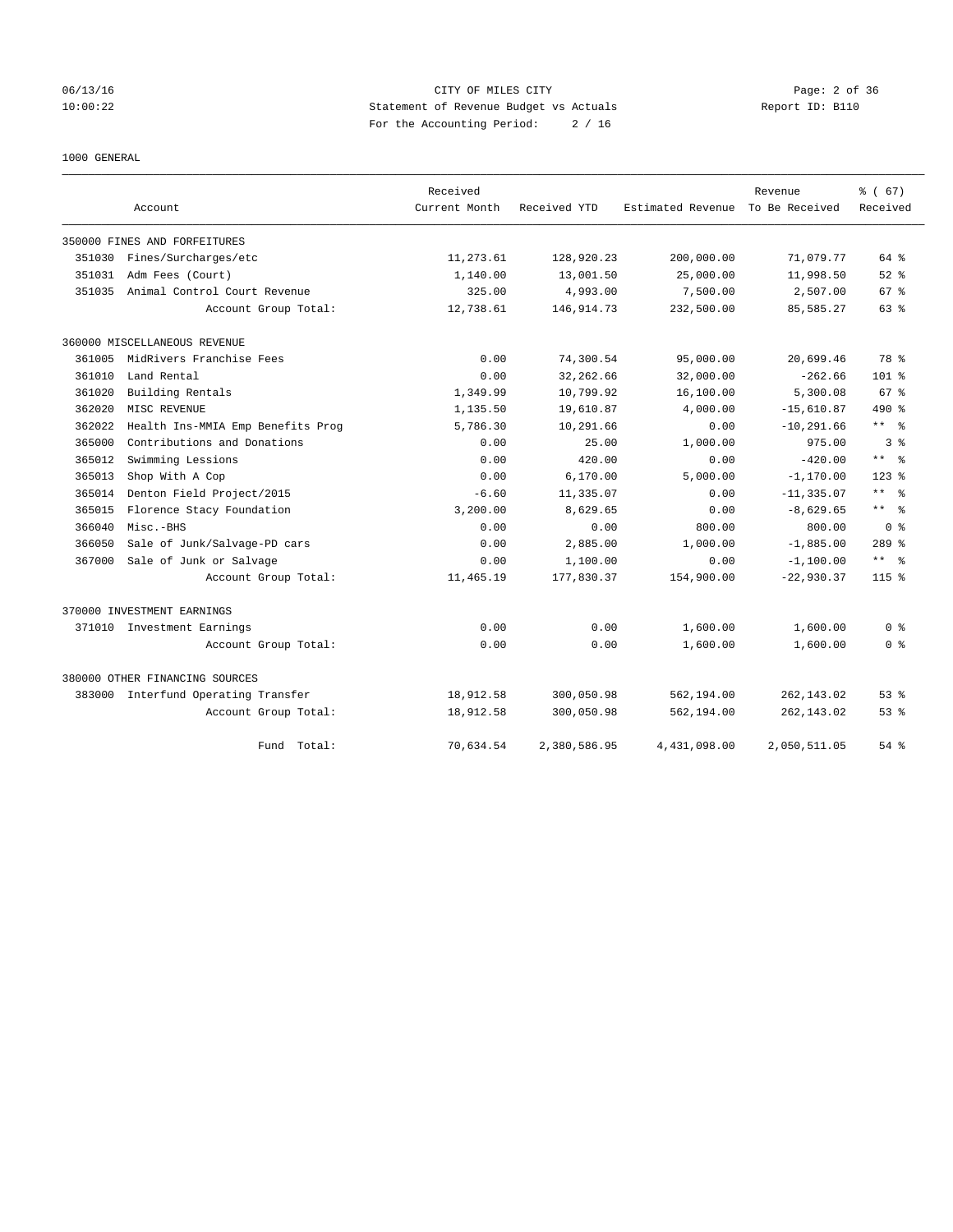## 06/13/16 CITY OF MILES CITY Page: 3 of 36 10:00:22 Statement of Revenue Budget vs Actuals Report ID: B110 For the Accounting Period: 2 / 16

# 2220 LIBRARY

|        |                                   | Received      |              |                   | Revenue        | % (67)              |
|--------|-----------------------------------|---------------|--------------|-------------------|----------------|---------------------|
|        | Account                           | Current Month | Received YTD | Estimated Revenue | To Be Received | Received            |
|        | 340000 Charges for Services       |               |              |                   |                |                     |
| 341075 | Serv/Cnty-Interlocal Agmt         | 0.00          | 0.00         | 39,023.00         | 39,023.00      | 0 <sup>8</sup>      |
| 346070 | Library Fees                      | 164.80        | 1,558.80     | 4,000.00          | 2,441.20       | 39%                 |
| 346074 | Book Sales                        | 35.65         | 230.50       | 400.00            | 169.50         | 58 %                |
|        | Account Group Total:              | 200.45        | 1,789.30     | 43, 423.00        | 41,633.70      | 4%                  |
|        | 360000 MISCELLANEOUS REVENUE      |               |              |                   |                |                     |
| 365035 | Donation-Library Board of Trustee | 0.00          | 5,287.40     | 0.00              | $-5, 287.40$   | $***$ $\frac{6}{5}$ |
|        | Account Group Total:              | 0.00          | 5,287.40     | 0.00              | $-5, 287.40$   | $***$ $\approx$     |
|        | 380000 OTHER FINANCING SOURCES    |               |              |                   |                |                     |
| 383000 | Interfund Operating Transfer      | 24, 144.92    | 192,992.69   | 289,739.00        | 96,746.31      | $67*$               |
|        | Account Group Total:              | 24, 144.92    | 192,992.69   | 289,739.00        | 96,746.31      | 67 %                |
|        | Fund Total:                       | 24, 345.37    | 200,069.39   | 333,162.00        | 133,092.61     | 60 %                |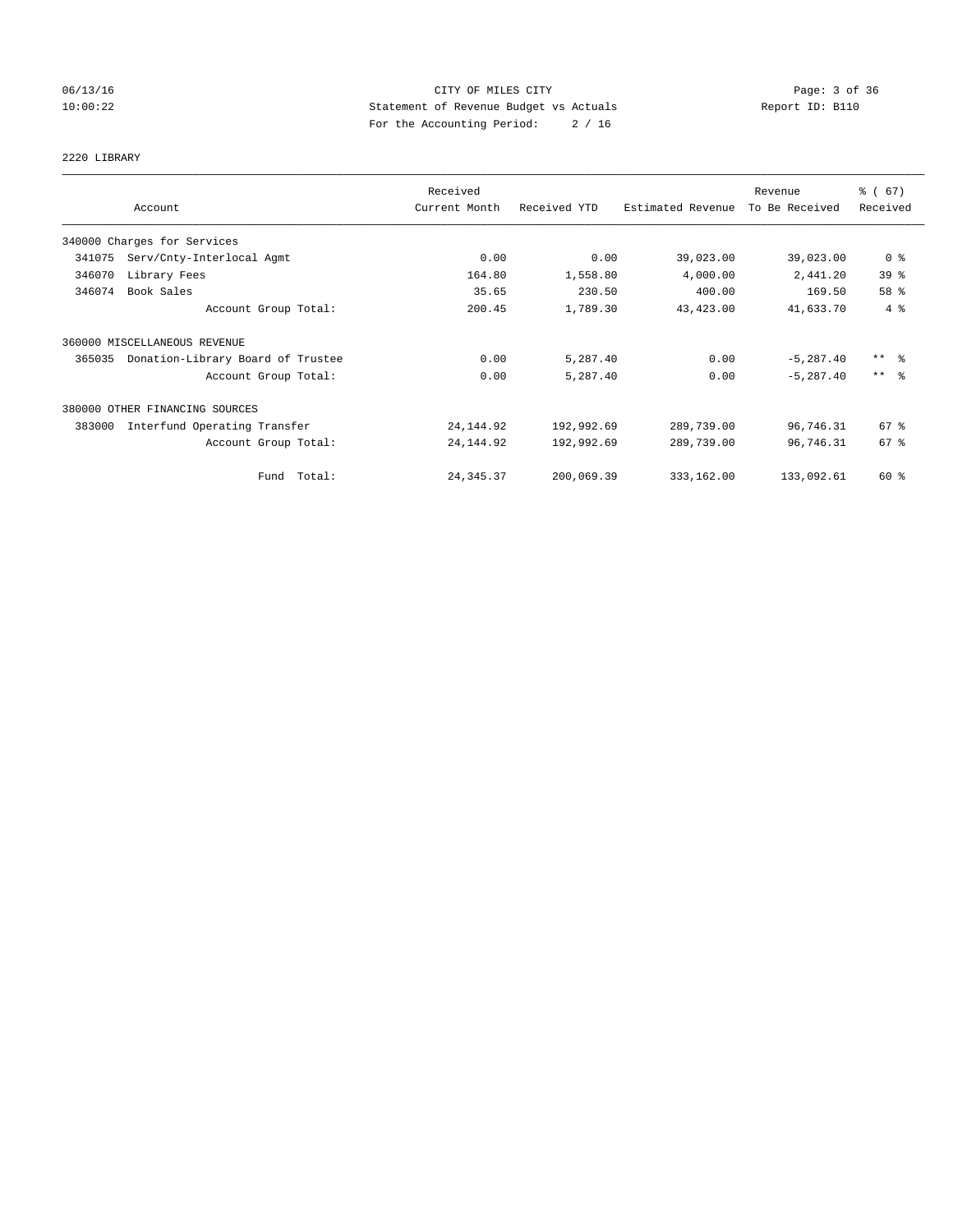## 06/13/16 CITY OF MILES CITY Page: 4 of 36 10:00:22 Statement of Revenue Budget vs Actuals Report ID: B110 For the Accounting Period: 2 / 16

2260 EMERGENCY DISASTER

|              | Account                                |             | Received<br>Current Month | Received YTD | Estimated Revenue To Be Received | Revenue  | 8 ( 67 )<br>Received |  |
|--------------|----------------------------------------|-------------|---------------------------|--------------|----------------------------------|----------|----------------------|--|
| 310000 TAXES |                                        |             |                           |              |                                  |          |                      |  |
| 312000       | Penalty & Interest on Delinquent Taxes |             | 5.66                      | 23.00        | 0.00                             | $-23.00$ | $***$ 2              |  |
|              | Account Group Total:                   |             | 5.66                      | 23.00        | 0.00                             | $-23.00$ | $***$ $\frac{6}{10}$ |  |
|              |                                        | Fund Total: | 5.66                      | 23.00        | 0.00                             | $-23.00$ | ** *                 |  |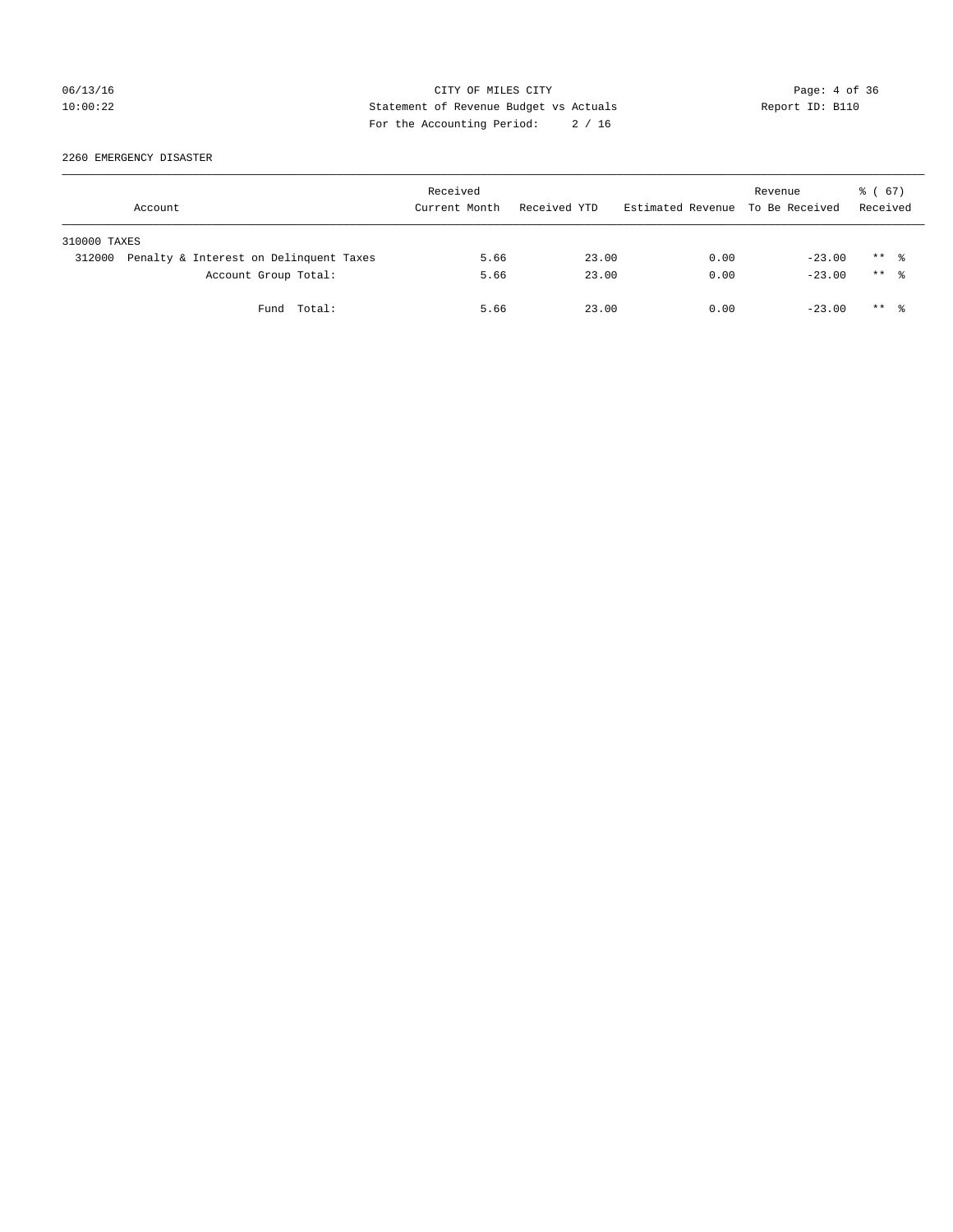## 06/13/16 CITY OF MILES CITY Page: 5 of 36 10:00:22 Statement of Revenue Budget vs Actuals Report ID: B110 For the Accounting Period: 2 / 16

#### 2270 Health

|                                        | Received      | Received YTD | Estimated Revenue | Revenue        | $\frac{6}{6}$ (67) |
|----------------------------------------|---------------|--------------|-------------------|----------------|--------------------|
| Account                                | Current Month |              |                   | To Be Received | Received           |
| 340000 Charges for Services            |               |              |                   |                |                    |
| Health Inspection Fees<br>344030       | 5,327.50      | 10,676.00    | 20,000.00         | 9,324.00       | $53$ $%$           |
| Account Group Total:                   | 5,327.50      | 10,676.00    | 20,000.00         | 9,324.00       | 53%                |
| 380000 OTHER FINANCING SOURCES         |               |              |                   |                |                    |
| Interfund Operating Transfer<br>383000 | 0.00          | 16,500.00    | 16,500.00         | 0.00           | $100*$             |
| Account Group Total:                   | 0.00          | 16,500.00    | 16,500.00         | 0.00           | $100*$             |
| Total:<br>Fund                         | 5,327.50      | 27,176.00    | 36,500.00         | 9,324.00       | 74 %               |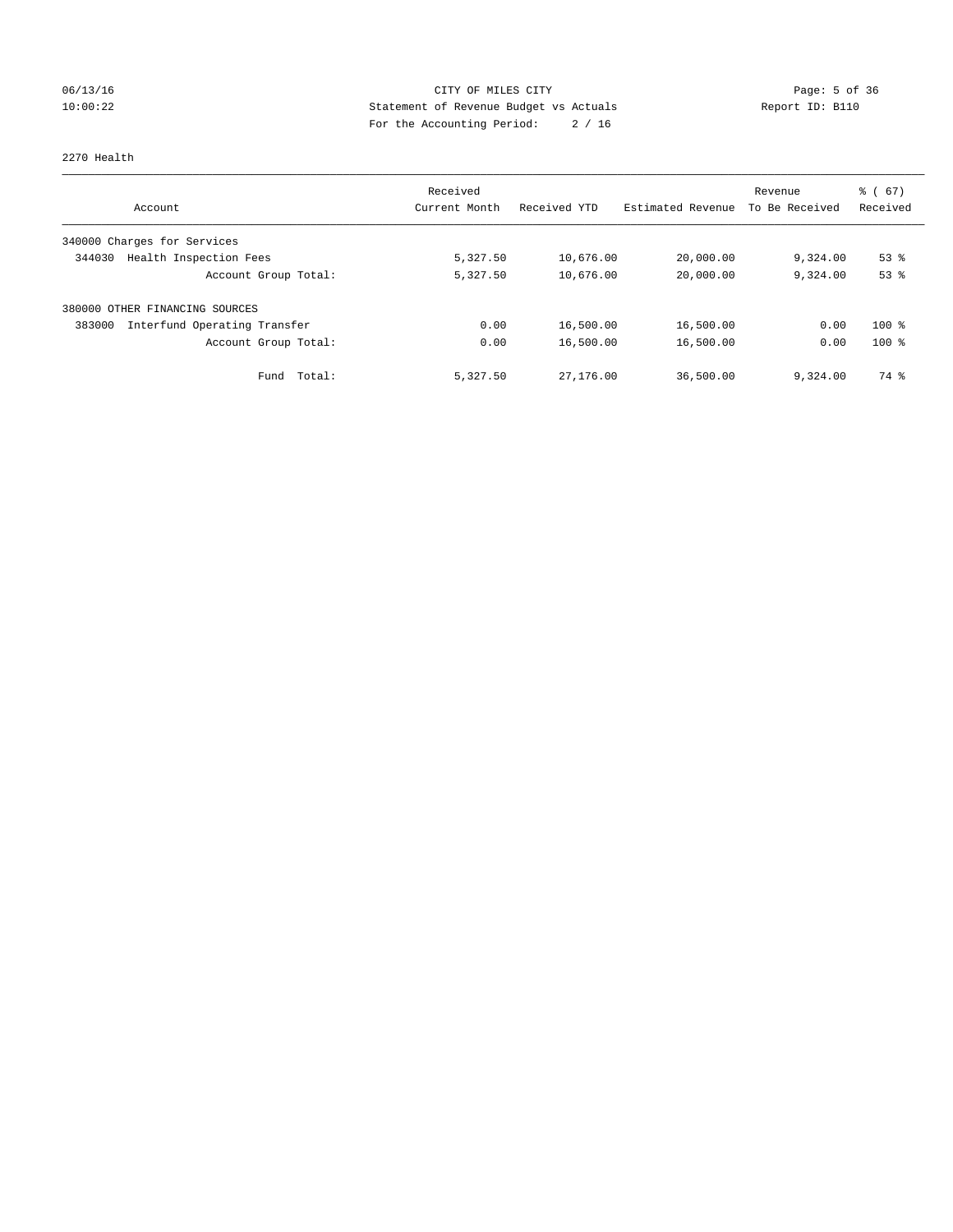## 06/13/16 CITY OF MILES CITY Page: 6 of 36 10:00:22 Statement of Revenue Budget vs Actuals Report ID: B110 For the Accounting Period: 2 / 16

#### 2310 TIFD-Downtown

| Account                                | Received<br>Current Month | Received YTD | Estimated Revenue | Revenue<br>To Be Received | $\frac{1}{6}$ (67)<br>Received |
|----------------------------------------|---------------------------|--------------|-------------------|---------------------------|--------------------------------|
| 380000 OTHER FINANCING SOURCES         |                           |              |                   |                           |                                |
| Interfund Operating Transfer<br>383000 | 0.00                      | 0.00         | 12,000.00         | 12,000.00                 | 0 %                            |
| Account Group Total:                   | 0.00                      | 0.00         | 12,000.00         | 12,000.00                 | 0 <sup>8</sup>                 |
| Total:<br>Fund                         | 0.00                      | 0.00         | 12,000.00         | 12,000.00                 | 0 %                            |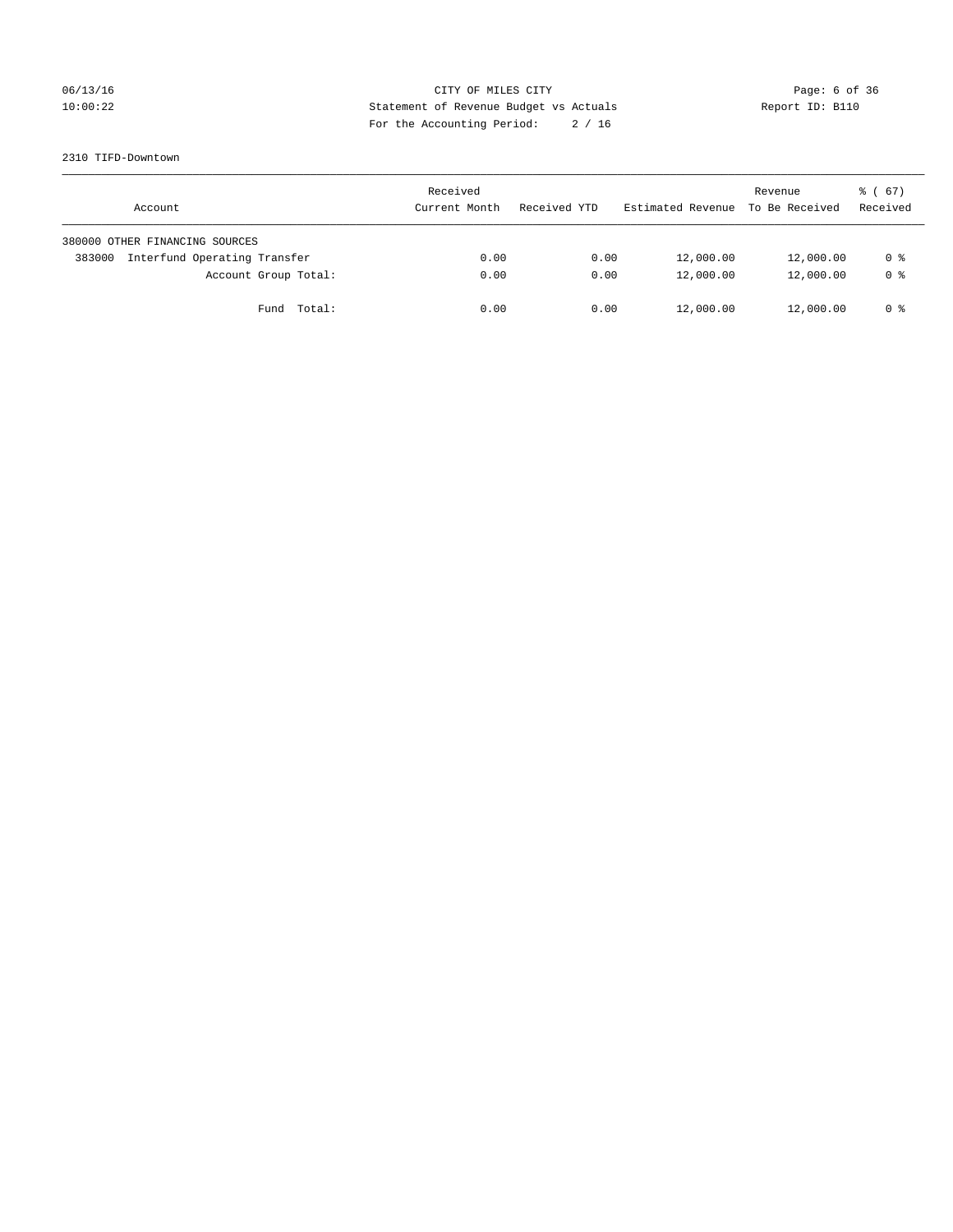## 06/13/16 CITY OF MILES CITY Page: 7 of 36 10:00:22 Statement of Revenue Budget vs Actuals Report ID: B110 For the Accounting Period: 2 / 16

2350 Local Government/Study Commission

|              | Account                 |             | Received<br>Current Month |       | Received YTD | Estimated Revenue | Revenue<br>To Be Received | $\frac{3}{6}$ (67)<br>Received |
|--------------|-------------------------|-------------|---------------------------|-------|--------------|-------------------|---------------------------|--------------------------------|
| 310000 TAXES |                         |             |                           |       |              |                   |                           |                                |
| 311010       | Real Property Taxes     |             |                           | 44.82 | 4,826.58     | 11,739.00         | 6,912.42                  | $41*$                          |
| 311020       | Personal Property Taxes |             |                           | 1.80  | 19.79        | 0.00              | $-19.79$                  | $***$ $\frac{6}{5}$            |
|              | Account Group Total:    |             |                           | 46.62 | 4,846.37     | 11,739.00         | 6,892.63                  | $41*$                          |
|              |                         | Fund Total: |                           | 46.62 | 4,846.37     | 11,739.00         | 6,892.63                  | $41*$                          |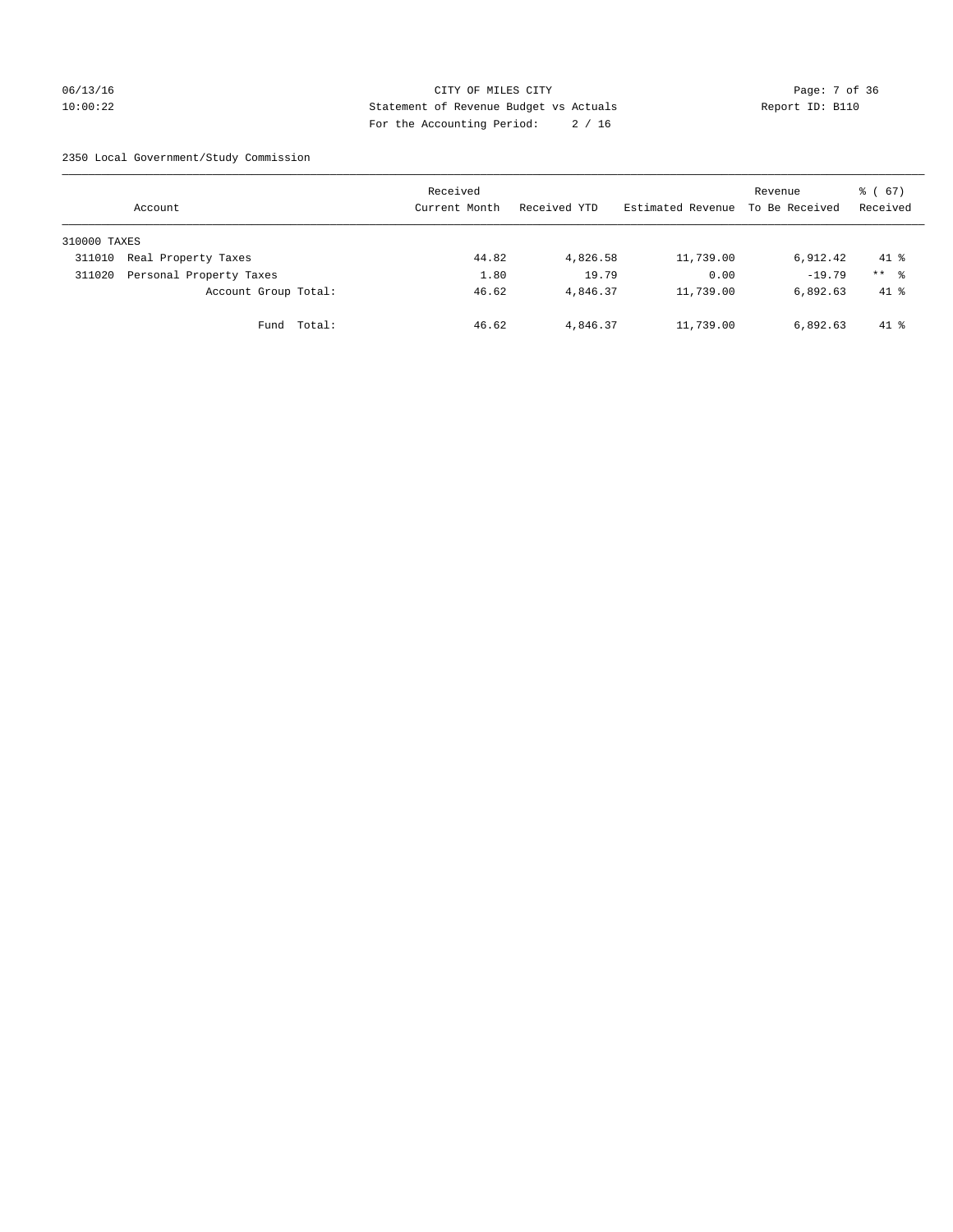## 06/13/16 CITY OF MILES CITY Page: 8 of 36 10:00:22 Statement of Revenue Budget vs Actuals Report ID: B110 For the Accounting Period: 2 / 16

2372 Permissive Medical Levy

|              | Account                                | Received<br>Current Month | Received YTD | Estimated Revenue | Revenue<br>To Be Received | $\frac{6}{6}$ (67)<br>Received |
|--------------|----------------------------------------|---------------------------|--------------|-------------------|---------------------------|--------------------------------|
| 310000 TAXES |                                        |                           |              |                   |                           |                                |
| 311010       | Real Property Taxes                    | 934.32                    | 93,687.60    | 161,539.00        | 67,851.40                 | 58 %                           |
| 311020       | Personal Property Taxes                | 40.97                     | 453.35       | 5,272.00          | 4,818.65                  | 9 %                            |
| 312000       | Penalty & Interest on Delinquent Taxes | 19.81                     | 80.55        | 0.00              | $-80.55$                  | $***$ $\frac{6}{5}$            |
|              | Account Group Total:                   | 995.10                    | 94,221.50    | 166,811.00        | 72,589.50                 | $56$ $\frac{6}{3}$             |
|              | Fund Total:                            | 995.10                    | 94,221.50    | 166,811.00        | 72,589.50                 | $56$ $\frac{6}{3}$             |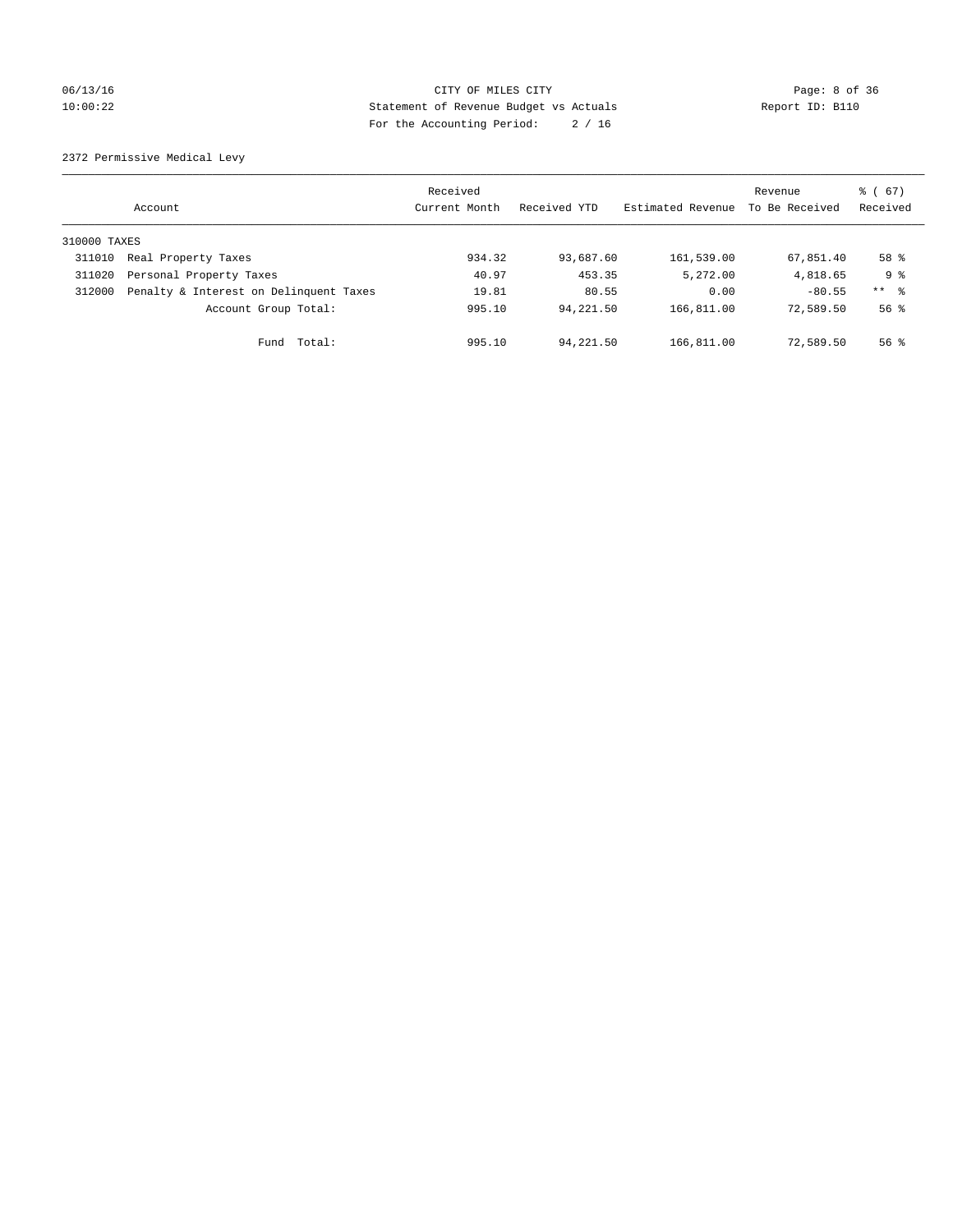## 06/13/16 CITY OF MILES CITY Page: 9 of 36 10:00:22 Statement of Revenue Budget vs Actuals Report ID: B110 For the Accounting Period: 2 / 16

#### 2394 BUILDING CODE ENFORCEMENT

| Account                              | Received<br>Current Month | Received YTD | Estimated Revenue | Revenue<br>To Be Received | 8 ( 67 )<br>Received |
|--------------------------------------|---------------------------|--------------|-------------------|---------------------------|----------------------|
| 320000 LICENSES AND PERMITS          |                           |              |                   |                           |                      |
| Building & Related Permits<br>323010 | 3,057.65                  | 48,572.56    | 75,000.00         | 26,427.44                 | 65 %                 |
| Account Group Total:                 | 3,057.65                  | 48,572.56    | 75,000.00         | 26, 427. 44               | 65 %                 |
| Fund Total:                          | 3,057.65                  | 48,572.56    | 75,000.00         | 26, 427, 44               | 65 %                 |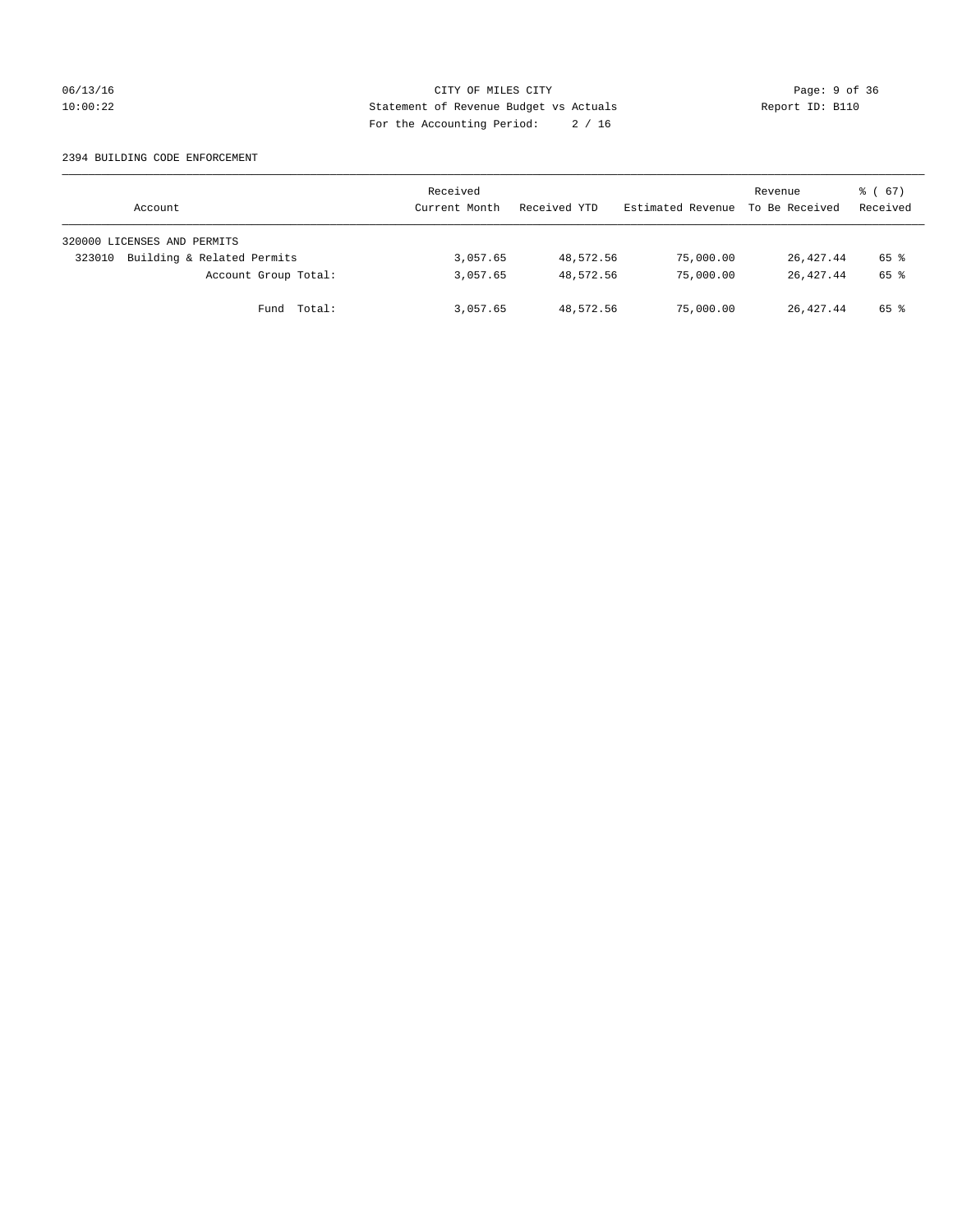## 06/13/16 Page: 10 of 36 10:00:22 Statement of Revenue Budget vs Actuals Report ID: B110 For the Accounting Period: 2 / 16

2400 LTG M D#165-(Gen City)

|                                                    | Received      |              |                   | Revenue        | $\frac{6}{6}$ (67) |
|----------------------------------------------------|---------------|--------------|-------------------|----------------|--------------------|
| Account                                            | Current Month | Received YTD | Estimated Revenue | To Be Received | Received           |
| 360000 MISCELLANEOUS REVENUE                       |               |              |                   |                |                    |
| 363010<br>Maintenance Assessments                  | 1,667.09      | 104,419.07   | 168,599.00        | 64,179.93      | 62 %               |
| 363040<br>Penalty & Interest on Deling Assessments | 67.75         | 393.13       | 500.00            | 106.87         | 79 %               |
| Account Group Total:                               | 1,734.84      | 104,812.20   | 169,099.00        | 64,286.80      | $62$ $%$           |
| 370000 INVESTMENT EARNINGS                         |               |              |                   |                |                    |
| 371010<br>Investment Earnings                      | 0.00          | 0.00         | 100.00            | 100.00         | 0 %                |
| Account Group Total:                               | 0.00          | 0.00         | 100.00            | 100.00         | 0 <sup>8</sup>     |
| Total:<br>Fund                                     | 1,734.84      | 104,812.20   | 169,199.00        | 64,386.80      | 62 %               |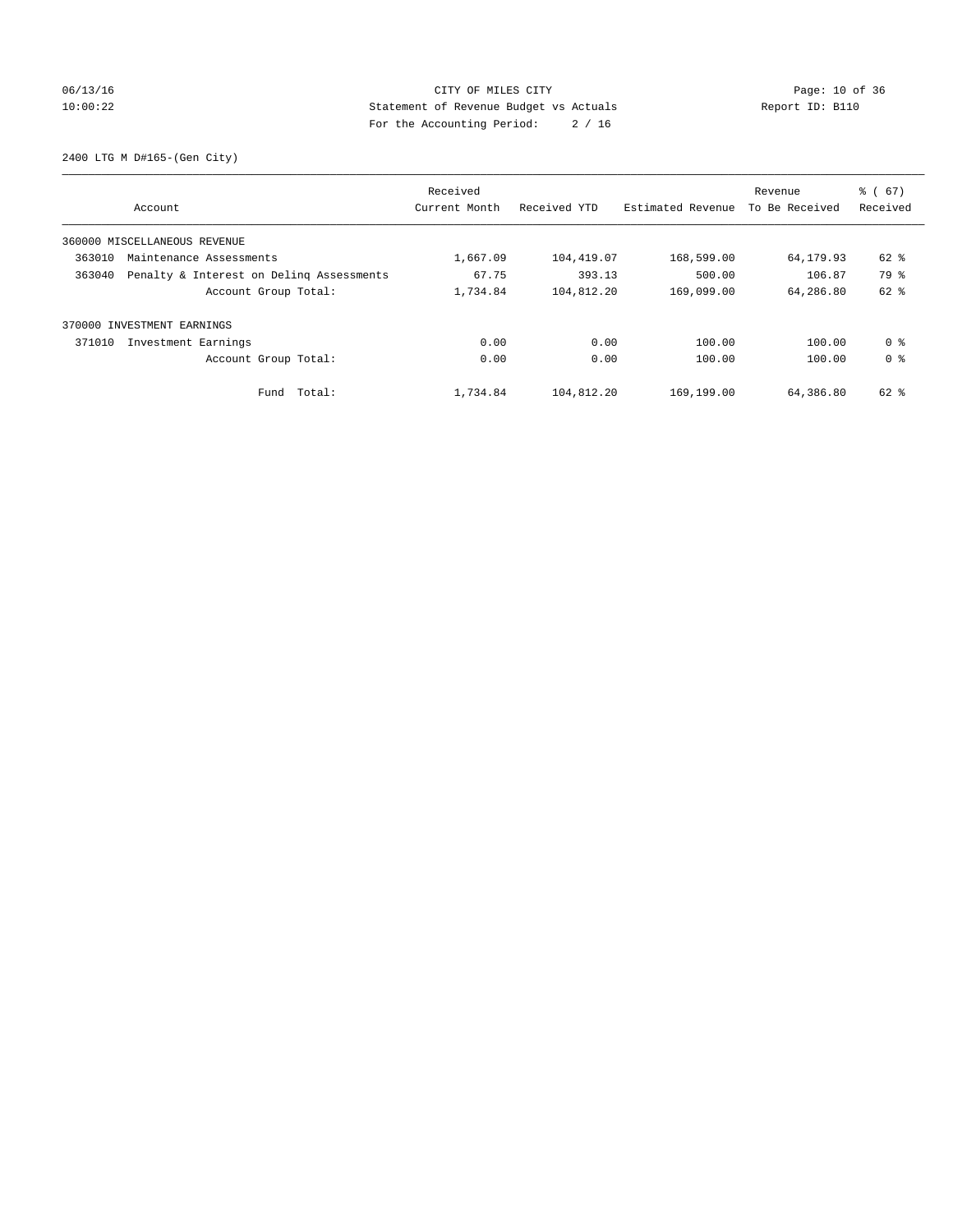## 06/13/16 Page: 11 of 36 10:00:22 Statement of Revenue Budget vs Actuals Report ID: B110 For the Accounting Period: 2 / 16

2420 LTG M D#167-(MilesAddn Etc)

|        | Account                                  | Received<br>Current Month | Received YTD | Estimated Revenue | Revenue<br>To Be Received | $\frac{3}{6}$ (67)<br>Received |
|--------|------------------------------------------|---------------------------|--------------|-------------------|---------------------------|--------------------------------|
|        | 360000 MISCELLANEOUS REVENUE             |                           |              |                   |                           |                                |
| 363010 | Maintenance Assessments                  | 100.37                    | 18,468.67    | 31,557.00         | 13,088.33                 | 59 <sup>°</sup>                |
| 363040 | Penalty & Interest on Deling Assessments | 8.28                      | 86.00        | 100.00            | 14.00                     | 86 %                           |
|        | Account Group Total:                     | 108.65                    | 18,554.67    | 31,657.00         | 13,102.33                 | 59 <sup>°</sup>                |
|        | Fund Total:                              | 108.65                    | 18,554.67    | 31,657.00         | 13,102.33                 | 59 <sup>8</sup>                |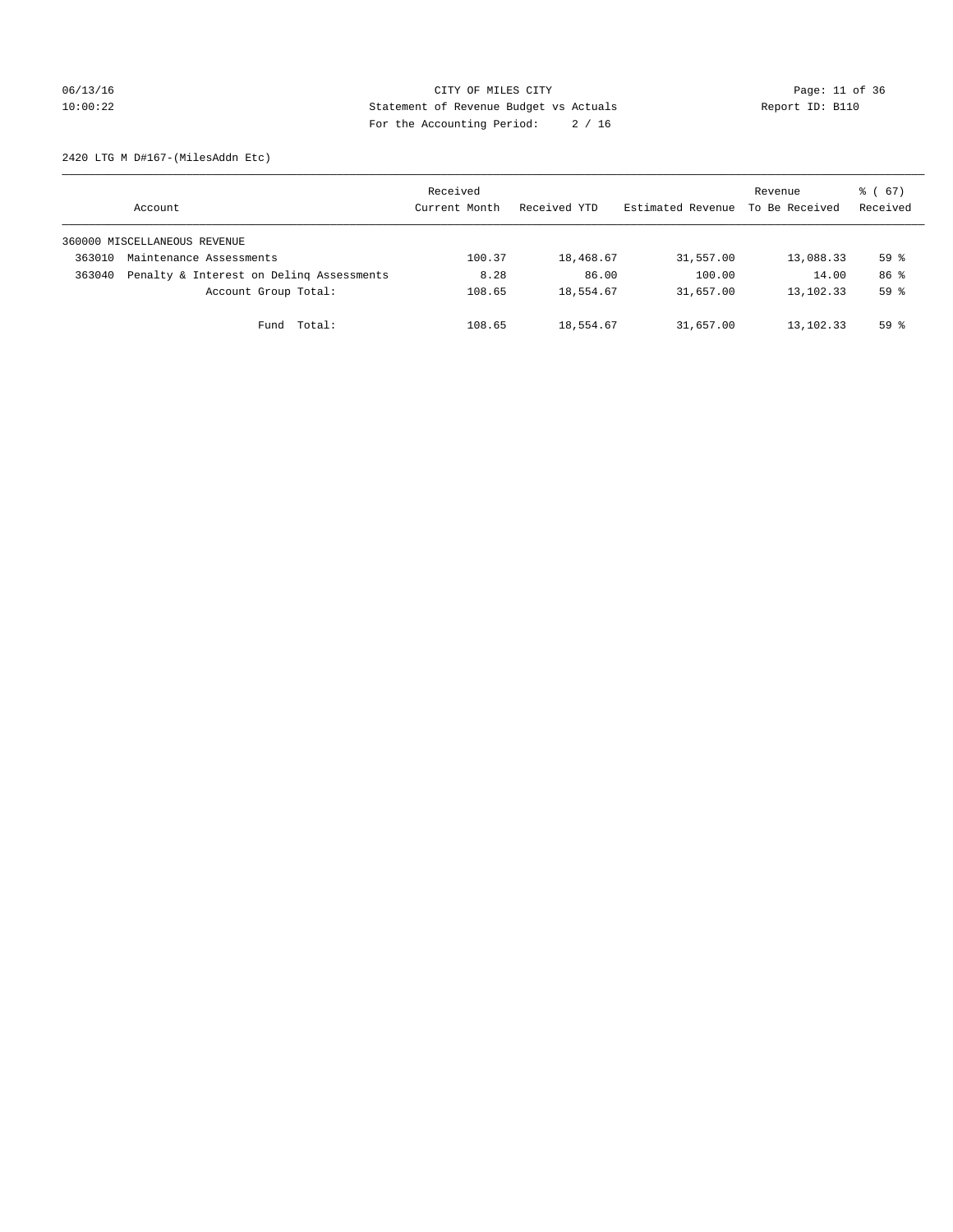06/13/16 Page: 12 of 36 10:00:22 Statement of Revenue Budget vs Actuals Report ID: B110 For the Accounting Period: 2 / 16

2430 LTG M D#171-(Balsam Est)

|        | Account                                  | Received<br>Current Month | Received YTD | Estimated Revenue | Revenue<br>To Be Received | $\frac{3}{6}$ (67)<br>Received |
|--------|------------------------------------------|---------------------------|--------------|-------------------|---------------------------|--------------------------------|
|        | 360000 MISCELLANEOUS REVENUE             |                           |              |                   |                           |                                |
| 363010 | Maintenance Assessments                  | 0.00                      | 2,284.58     | 4,267.00          | 1,982.42                  | $54$ $\frac{6}{3}$             |
| 363040 | Penalty & Interest on Deling Assessments | 0.00                      | 0.79         | 0.00              | $-0.79$                   | $***$ $\frac{6}{5}$            |
|        | Account Group Total:                     | 0.00                      | 2,285.37     | 4,267.00          | 1,981.63                  | $54$ $\frac{6}{3}$             |
|        | Fund Total:                              | 0.00                      | 2,285.37     | 4,267.00          | 1,981.63                  | $54$ $\frac{6}{3}$             |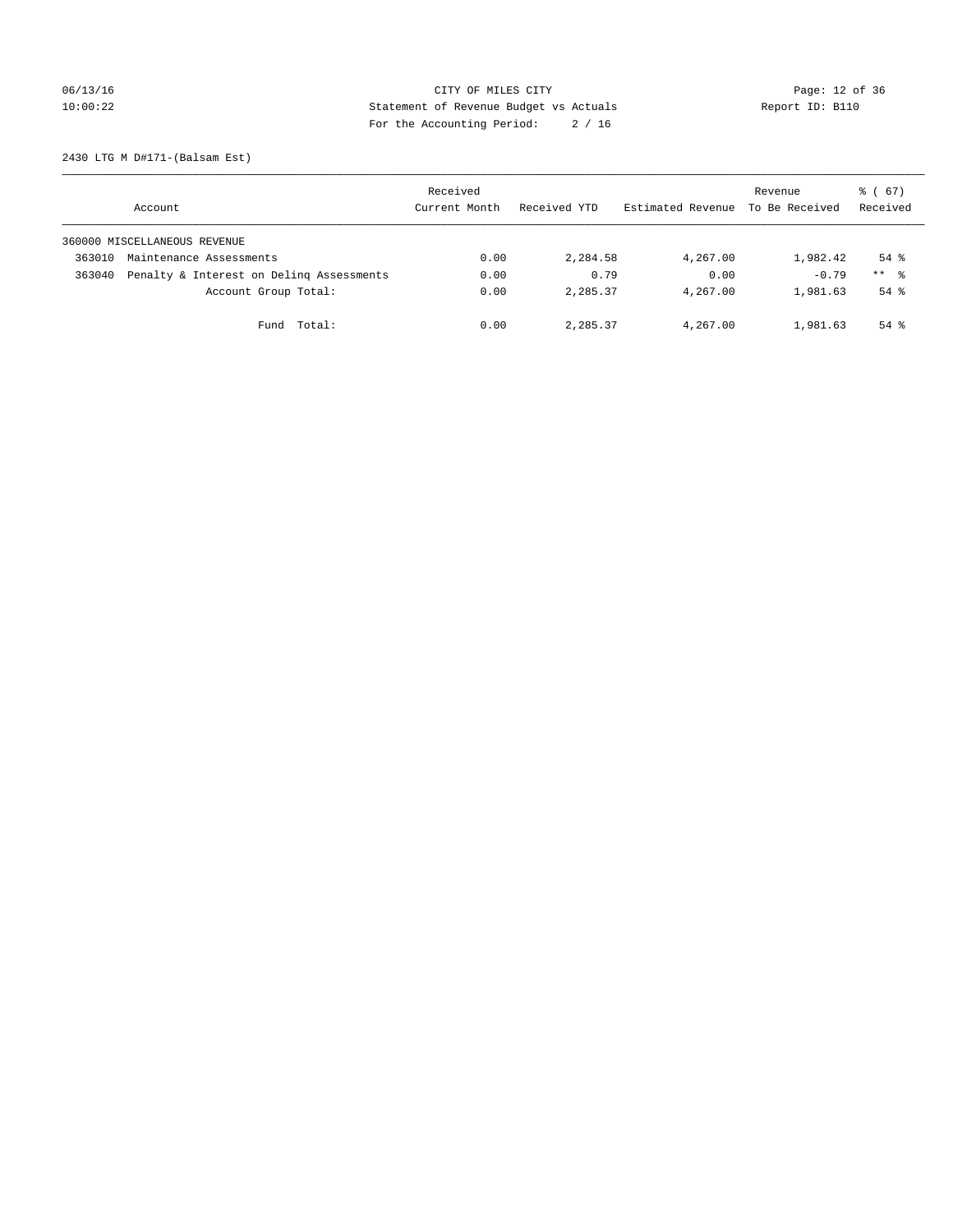## 06/13/16 Page: 13 of 36 10:00:22 Statement of Revenue Budget vs Actuals Report ID: B110 For the Accounting Period: 2 / 16

2440 LTG M D#172-(Main Str)

|        |                                          | Received      |              |                   | Revenue        | $\frac{6}{6}$ (67) |
|--------|------------------------------------------|---------------|--------------|-------------------|----------------|--------------------|
|        | Account                                  | Current Month | Received YTD | Estimated Revenue | To Be Received | Received           |
|        | 360000 MISCELLANEOUS REVENUE             |               |              |                   |                |                    |
| 363010 | Maintenance Assessments                  | 386.72        | 11,065.64    | 17,482.00         | 6,416.36       | 63 %               |
| 363040 | Penalty & Interest on Deling Assessments | 34.66         | 38.98        | 100.00            | 61.02          | 39 <sup>8</sup>    |
|        | Account Group Total:                     | 421.38        | 11,104.62    | 17,582.00         | 6,477.38       | 63 %               |
|        | 370000 INVESTMENT EARNINGS               |               |              |                   |                |                    |
| 371010 | Investment Earnings                      | 0.00          | 0.00         | 50.00             | 50.00          | 0 <sup>8</sup>     |
|        | Account Group Total:                     | 0.00          | 0.00         | 50.00             | 50.00          | 0 <sup>8</sup>     |
|        | Fund Total:                              | 421.38        | 11,104.62    | 17,632.00         | 6,527.38       | 63 %               |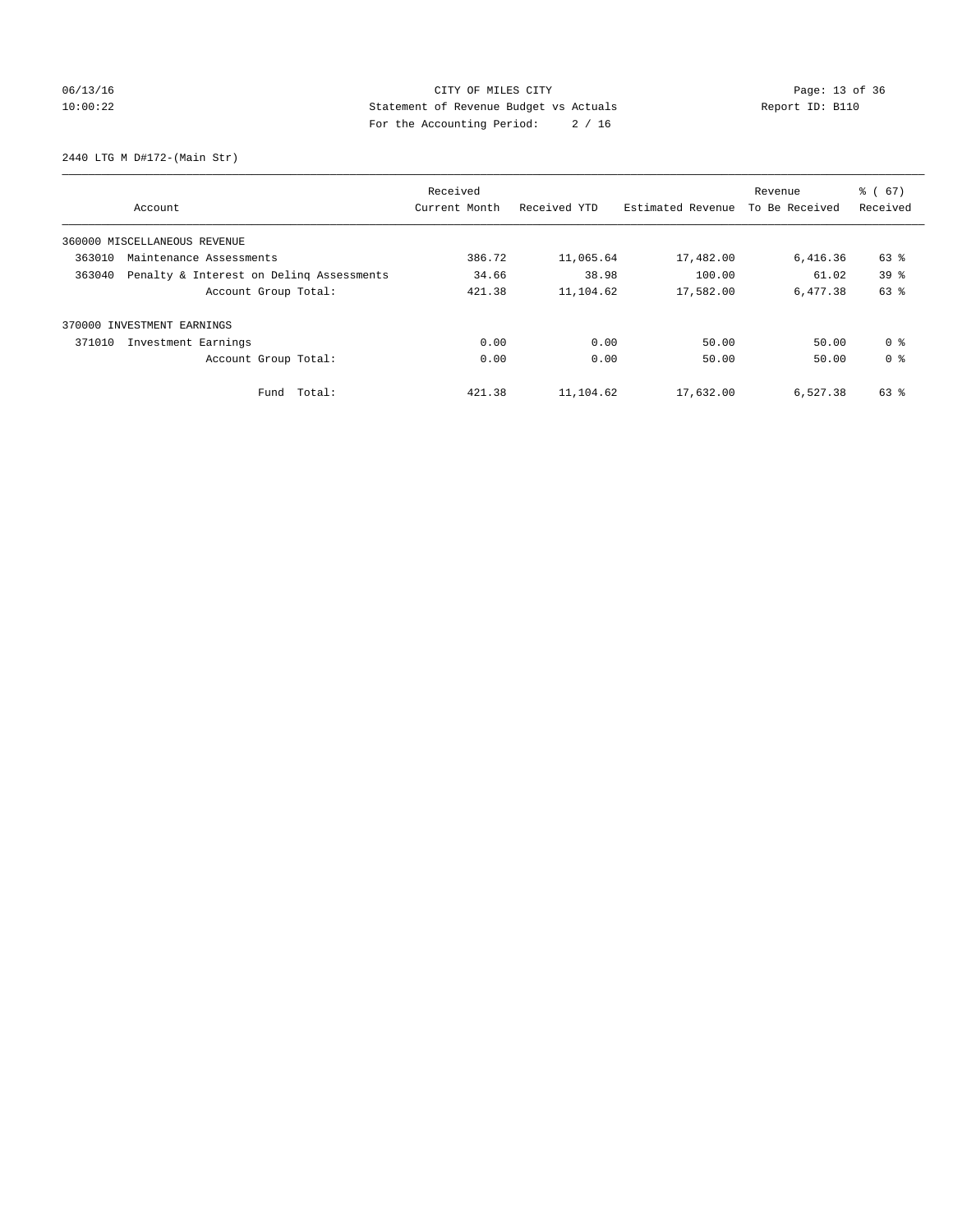## 06/13/16 Page: 14 of 36 10:00:22 Statement of Revenue Budget vs Actuals Report ID: B110 For the Accounting Period: 2 / 16

2450 LTG M D#195-(SG-Trico)

|        | Account                                  | Received<br>Current Month | Received YTD | Estimated Revenue | Revenue<br>To Be Received | $\frac{3}{6}$ (67)<br>Received |
|--------|------------------------------------------|---------------------------|--------------|-------------------|---------------------------|--------------------------------|
|        | 360000 MISCELLANEOUS REVENUE             |                           |              |                   |                           |                                |
| 363010 | Maintenance Assessments                  | 23.53                     | 2,763.20     | 5,319.00          | 2,555.80                  | $52*$                          |
| 363040 | Penalty & Interest on Deling Assessments | 0.52                      | 3.08         | 0.00              | $-3.08$                   | $***$ $\frac{6}{5}$            |
|        | Account Group Total:                     | 24.05                     | 2,766.28     | 5,319.00          | 2,552.72                  | $52*$                          |
|        | Fund Total:                              | 24.05                     | 2,766.28     | 5,319.00          | 2,552.72                  | $52*$                          |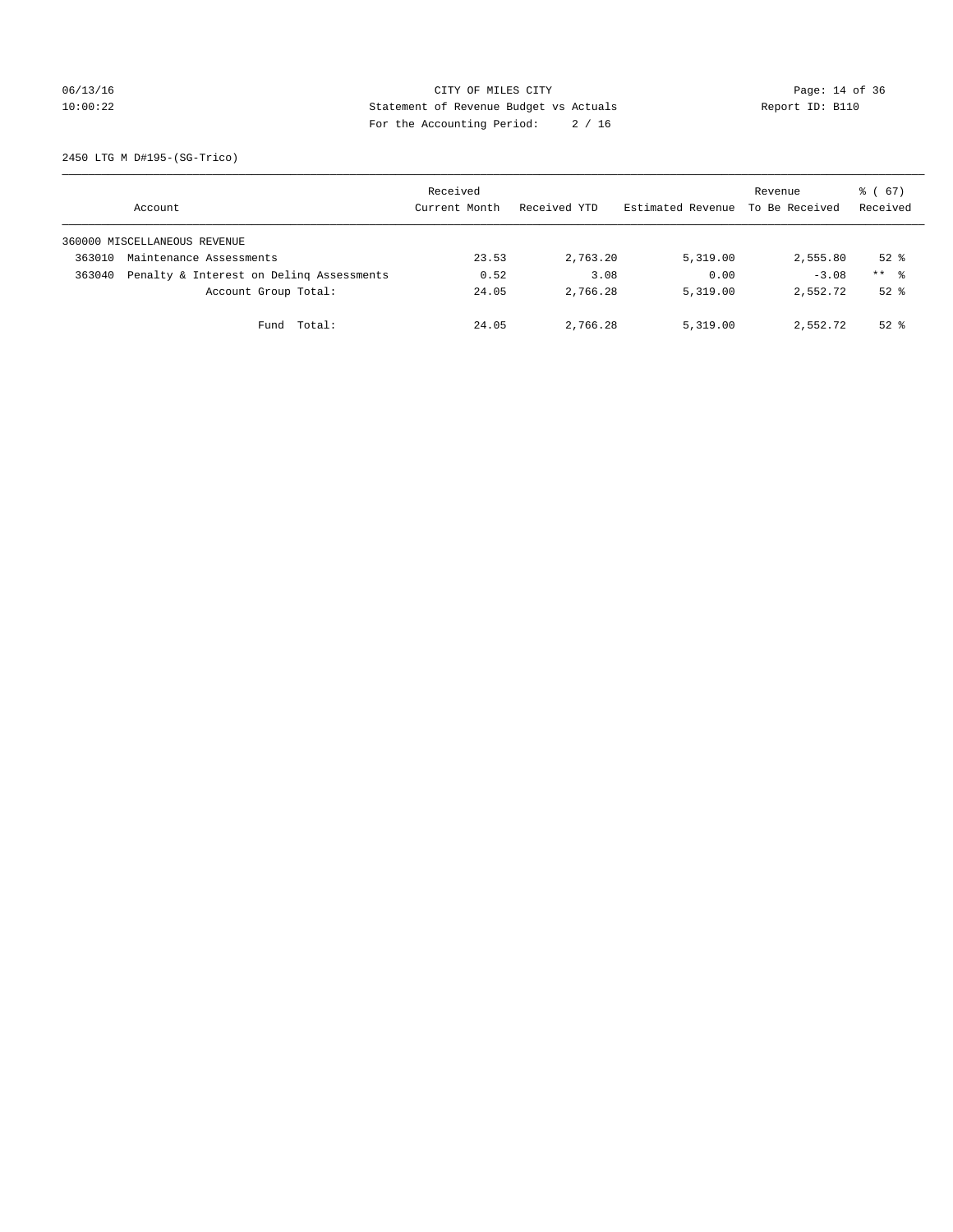## 06/13/16 Page: 15 of 36 10:00:22 Statement of Revenue Budget vs Actuals Report ID: B110 For the Accounting Period: 2 / 16

2470 LTG M D#202-(SG-MDU&NV)

|        | Account                                  | Received<br>Current Month | Received YTD | Estimated Revenue | Revenue<br>To Be Received | 8 ( 67 )<br>Received |
|--------|------------------------------------------|---------------------------|--------------|-------------------|---------------------------|----------------------|
|        | 360000 MISCELLANEOUS REVENUE             |                           |              |                   |                           |                      |
| 363010 | Maintenance Assessments                  | 85.21                     | 4,412.75     | 7,614.00          | 3,201.25                  | 58 %                 |
| 363040 | Penalty & Interest on Deling Assessments | 9.53                      | 23.95        | 10.00             | $-13.95$                  | $240$ %              |
|        | Account Group Total:                     | 94.74                     | 4,436.70     | 7,624,00          | 3,187.30                  | 58 %                 |
|        | Fund Total:                              | 94.74                     | 4,436.70     | 7,624.00          | 3,187.30                  | 58 <sup>8</sup>      |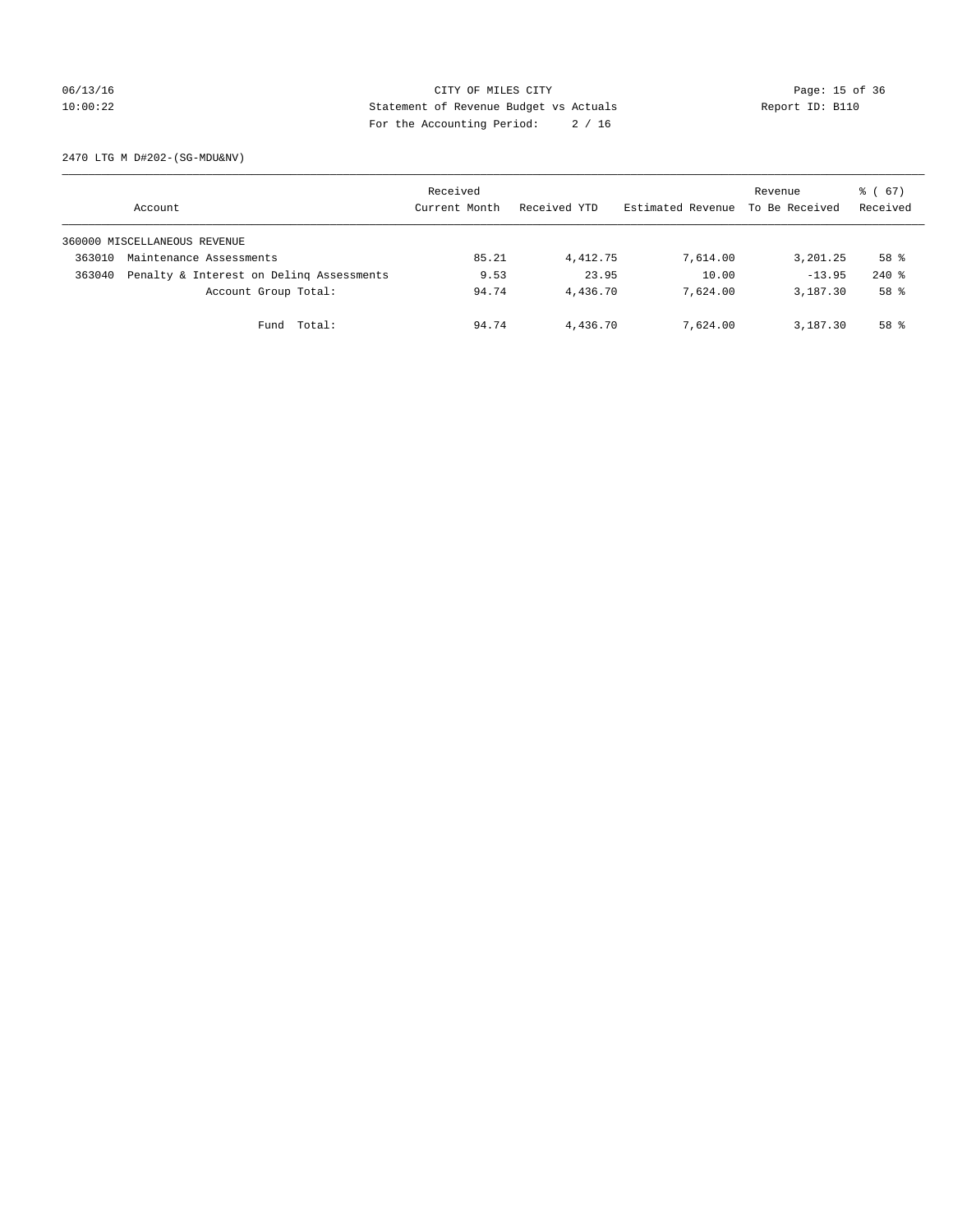## 06/13/16 Page: 16 of 36 10:00:22 Statement of Revenue Budget vs Actuals Report ID: B110 For the Accounting Period: 2 / 16

2480 LTG M M#173-(Milestown Estates)

|        | Account                                  | Received<br>Current Month | Received YTD | Estimated Revenue | Revenue<br>To Be Received | $\frac{3}{6}$ (67)<br>Received |
|--------|------------------------------------------|---------------------------|--------------|-------------------|---------------------------|--------------------------------|
|        | 360000 MISCELLANEOUS REVENUE             |                           |              |                   |                           |                                |
| 363010 | Maintenance Assessments                  | 0.00                      | 1,444.13     | 1,701.00          | 256.87                    | 85%                            |
| 363040 | Penalty & Interest on Deling Assessments | 0.00                      | 6.07         | 0.00              | $-6.07$                   | $***$ %                        |
|        | Account Group Total:                     | 0.00                      | 1,450.20     | 1,701.00          | 250.80                    | 85%                            |
|        | Fund Total:                              | 0.00                      | 1,450.20     | 1,701.00          | 250.80                    | 85%                            |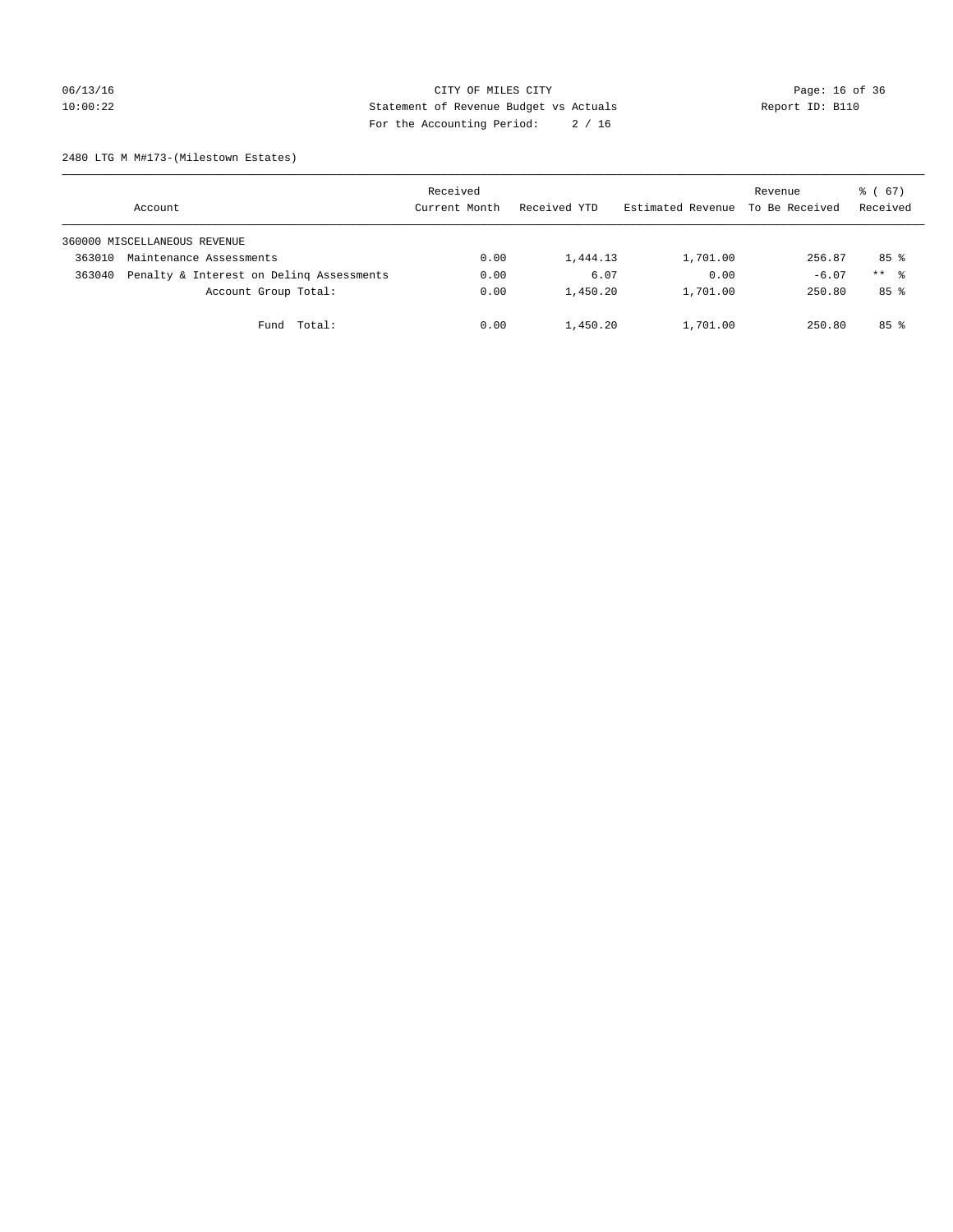## 06/13/16 Page: 17 of 36 10:00:22 Statement of Revenue Budget vs Actuals Report ID: B110 For the Accounting Period: 2 / 16

2510 STR MAINT DIST #204

|        |                                          | Received      |              |                   | Revenue        | % (67)         |
|--------|------------------------------------------|---------------|--------------|-------------------|----------------|----------------|
|        | Account                                  | Current Month | Received YTD | Estimated Revenue | To Be Received | Received       |
|        | 360000 MISCELLANEOUS REVENUE             |               |              |                   |                |                |
| 362020 | MISC REVENUE                             | 0.00          | 59,703.00    | 59,703.00         | 0.00           | 100 %          |
| 363010 | Maintenance Assessments                  | 8,027.98      | 613,764.78   | 1,020,036.00      | 406, 271.22    | 60 %           |
| 363040 | Penalty & Interest on Deling Assessments | 397.04        | 2,066.72     | 1,000.00          | $-1,066.72$    | $207$ %        |
|        | Account Group Total:                     | 8,425.02      | 675,534.50   | 1,080,739.00      | 405,204.50     | 63 %           |
| 370000 | INVESTMENT EARNINGS                      |               |              |                   |                |                |
| 371010 | Investment Earnings                      | 0.00          | 0.00         | 400.00            | 400.00         | 0 <sup>8</sup> |
|        | Account Group Total:                     | 0.00          | 0.00         | 400.00            | 400.00         | 0 <sup>8</sup> |
|        | 380000 OTHER FINANCING SOURCES           |               |              |                   |                |                |
| 383000 | Interfund Operating Transfer             | 0.00          | 0.00         | 90,327.00         | 90,327.00      | 0 <sup>8</sup> |
|        | Account Group Total:                     | 0.00          | 0.00         | 90,327.00         | 90,327.00      | 0 <sup>8</sup> |
|        | Fund Total:                              | 8,425.02      | 675,534.50   | 1,171,466.00      | 495,931.50     | 58 %           |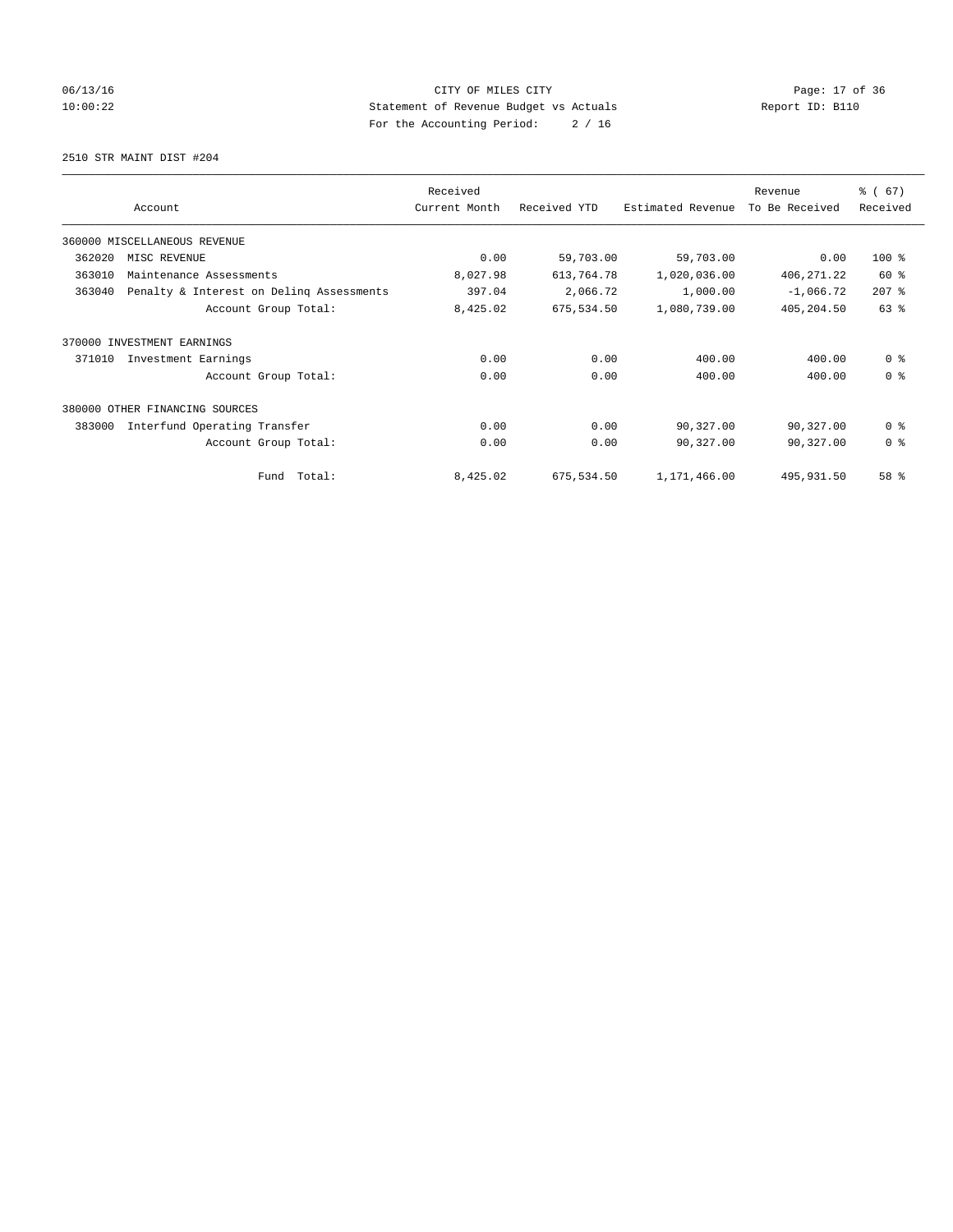06/13/16 Page: 18 of 36 10:00:22 Statement of Revenue Budget vs Actuals Report ID: B110 For the Accounting Period: 2 / 16

#### 2520 STR MAINT DIST #205

|        | Account                                  | Received<br>Current Month | Received YTD | Estimated Revenue | Revenue<br>To Be Received | % (67)<br>Received |
|--------|------------------------------------------|---------------------------|--------------|-------------------|---------------------------|--------------------|
|        | 330000 INTERGOVERNMENTAL REVENUES        |                           |              |                   |                           |                    |
| 334001 | CTEP-SRTS- Safe route to school          | 0.00                      | 17,668.05    | 315,010.00        | 297, 341.95               | 6 %                |
|        | Account Group Total:                     | 0.00                      | 17,668.05    | 315,010.00        | 297, 341.95               | 6 %                |
|        | 360000 MISCELLANEOUS REVENUE             |                           |              |                   |                           |                    |
| 363010 | Maintenance Assessments                  | 2,566.50                  | 153,816.24   | 242,476.00        | 88,659.76                 | 63 %               |
| 363040 | Penalty & Interest on Deling Assessments | 83.10                     | 659.13       | 1,000.00          | 340.87                    | 66 %               |
|        | Account Group Total:                     | 2,649.60                  | 154, 475.37  | 243,476.00        | 89,000.63                 | 63 %               |
|        | 370000 INVESTMENT EARNINGS               |                           |              |                   |                           |                    |
| 371010 | Investment Earnings                      | 0.00                      | 0.00         | 400.00            | 400.00                    | 0 <sup>8</sup>     |
|        | Account Group Total:                     | 0.00                      | 0.00         | 400.00            | 400.00                    | 0 <sup>8</sup>     |
|        | 380000 OTHER FINANCING SOURCES           |                           |              |                   |                           |                    |
| 383000 | Interfund Operating Transfer             | 0.00                      | 0.00         | 90,327.00         | 90,327.00                 | 0 <sup>8</sup>     |
|        | Account Group Total:                     | 0.00                      | 0.00         | 90,327.00         | 90,327.00                 | 0 <sup>8</sup>     |
|        | Fund Total:                              | 2,649.60                  | 172, 143.42  | 649,213.00        | 477,069.58                | $27$ $%$           |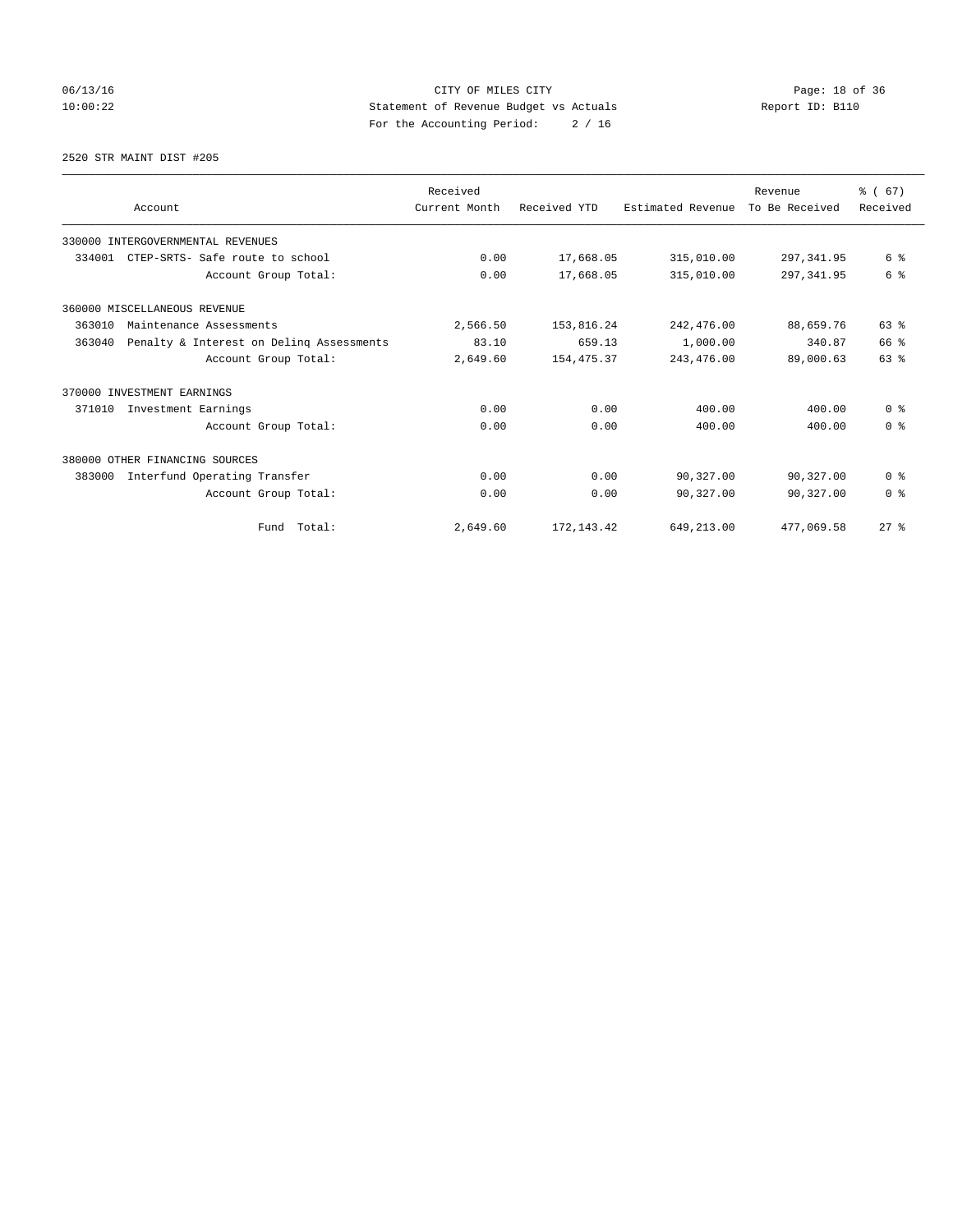## 06/13/16 Page: 19 of 36 10:00:22 Statement of Revenue Budget vs Actuals Report ID: B110 For the Accounting Period: 2 / 16

#### 2540 STR MAINT DIST#207-(MILESTOWN ESTATES)

|        | Account                                  | Received<br>Current Month | Received YTD | Estimated Revenue | Revenue<br>To Be Received | $\frac{1}{6}$ (67)<br>Received |
|--------|------------------------------------------|---------------------------|--------------|-------------------|---------------------------|--------------------------------|
|        | 360000 MISCELLANEOUS REVENUE             |                           |              |                   |                           |                                |
| 363010 | Maintenance Assessments                  | 0.00                      | 5,225.79     | 6,464.00          | 1,238.21                  | $81$ %                         |
| 363040 | Penalty & Interest on Deling Assessments | 0.00                      | 15.63        | 0.00              | $-15.63$                  | $***$ %                        |
|        | Account Group Total:                     | 0.00                      | 5, 241, 42   | 6,464.00          | 1,222.58                  | $81$ %                         |
|        | Total:<br>Fund                           | 0.00                      | 5, 241, 42   | 6,464.00          | 1,222.58                  | 81 %                           |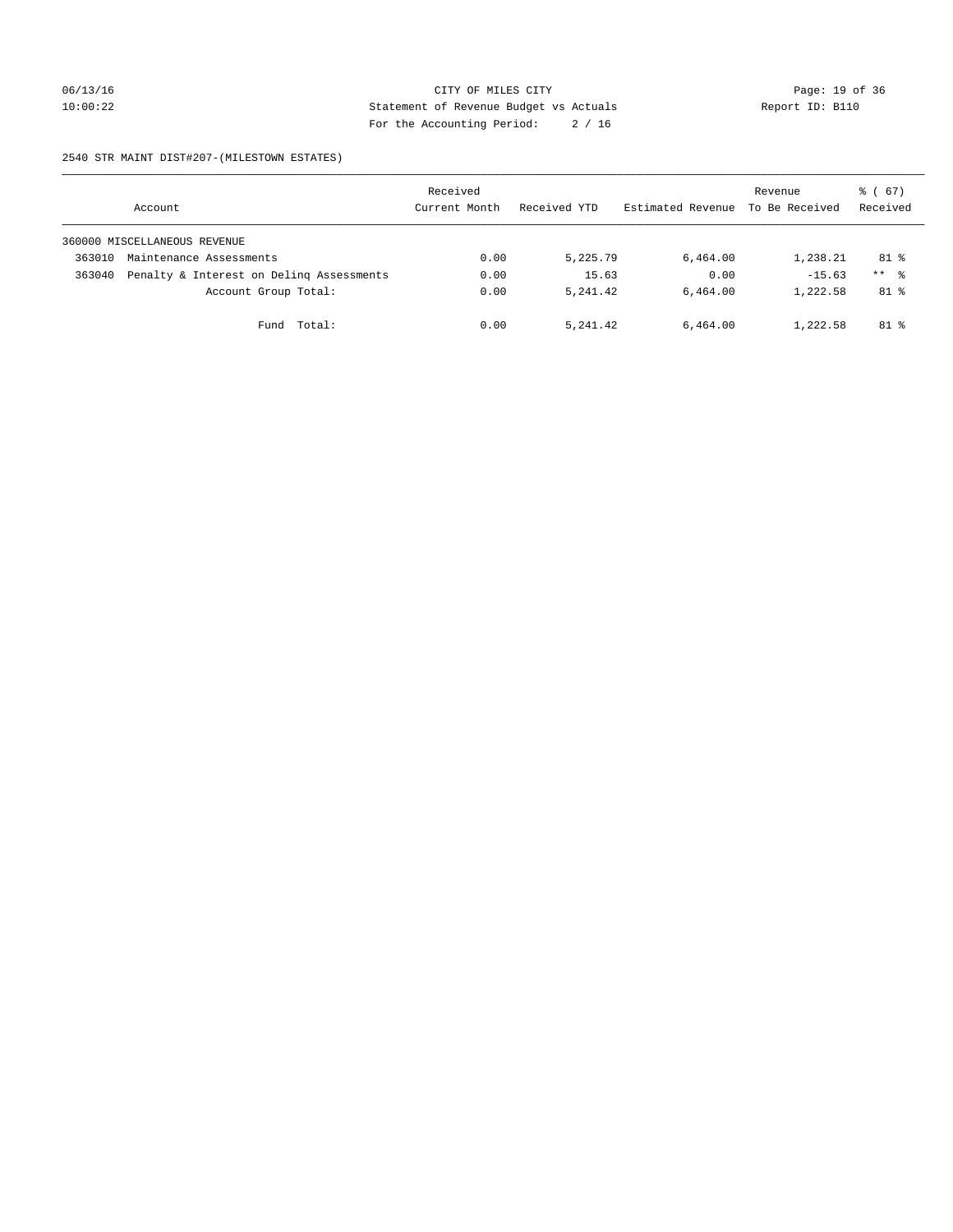## 06/13/16 Page: 20 of 36 10:00:22 Statement of Revenue Budget vs Actuals Report ID: B110 For the Accounting Period: 2 / 16

#### 2701 Fire Grants

| Account                      | Received<br>Current Month | Received YTD | Estimated Revenue | Revenue<br>To Be Received | $\frac{1}{6}$ (67)<br>Received |
|------------------------------|---------------------------|--------------|-------------------|---------------------------|--------------------------------|
| 360000 MISCELLANEOUS REVENUE |                           |              |                   |                           |                                |
| 365040<br>DONATIONS-FIRE/AMB | 0.00                      | 0.00         | 1,000.00          | 1,000.00                  | 0 %                            |
| Account Group Total:         | 0.00                      | 0.00         | 1,000.00          | 1,000.00                  | 0 <sup>8</sup>                 |
| Fund Total:                  | 0.00                      | 0.00         | 1,000.00          | 1,000.00                  | 0 %                            |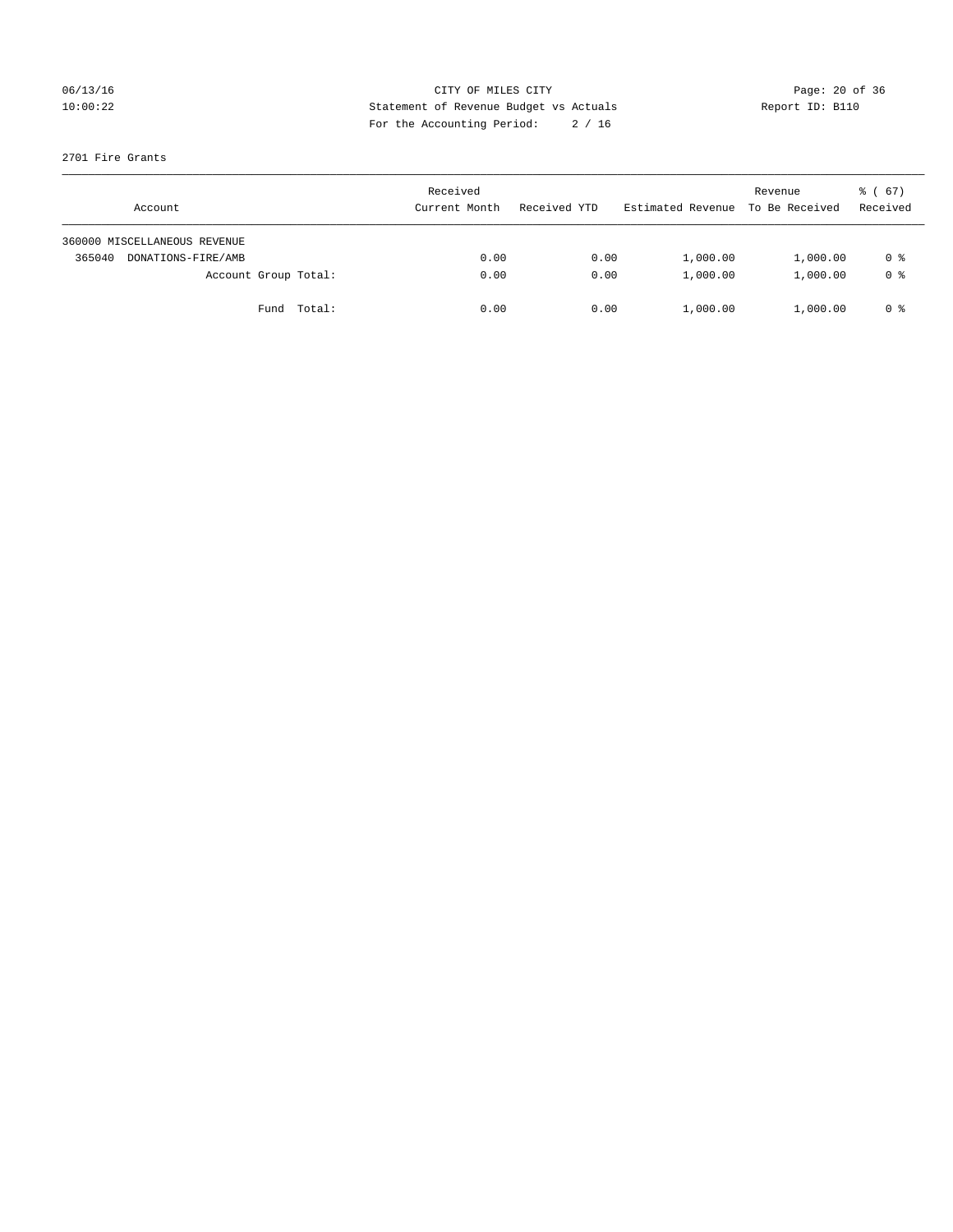## 06/13/16 Page: 21 of 36 10:00:22 Statement of Revenue Budget vs Actuals Report ID: B110 For the Accounting Period: 2 / 16

2820 GAS TAX

| Account                              | Received<br>Current Month | Received YTD | Estimated Revenue | Revenue<br>To Be Received | 8 ( 67 )<br>Received |
|--------------------------------------|---------------------------|--------------|-------------------|---------------------------|----------------------|
| 330000 INTERGOVERNMENTAL REVENUES    |                           |              |                   |                           |                      |
| Gasoline Tax Apportionment<br>335040 | 15,054.52                 | 120,436.16   | 180,654.00        | 60,217.84                 | 67 %                 |
| Account Group Total:                 | 15,054.52                 | 120,436.16   | 180,654.00        | 60,217.84                 | 67 %                 |
| Fund Total:                          | 15,054.52                 | 120,436.16   | 180,654.00        | 60,217.84                 | 67 %                 |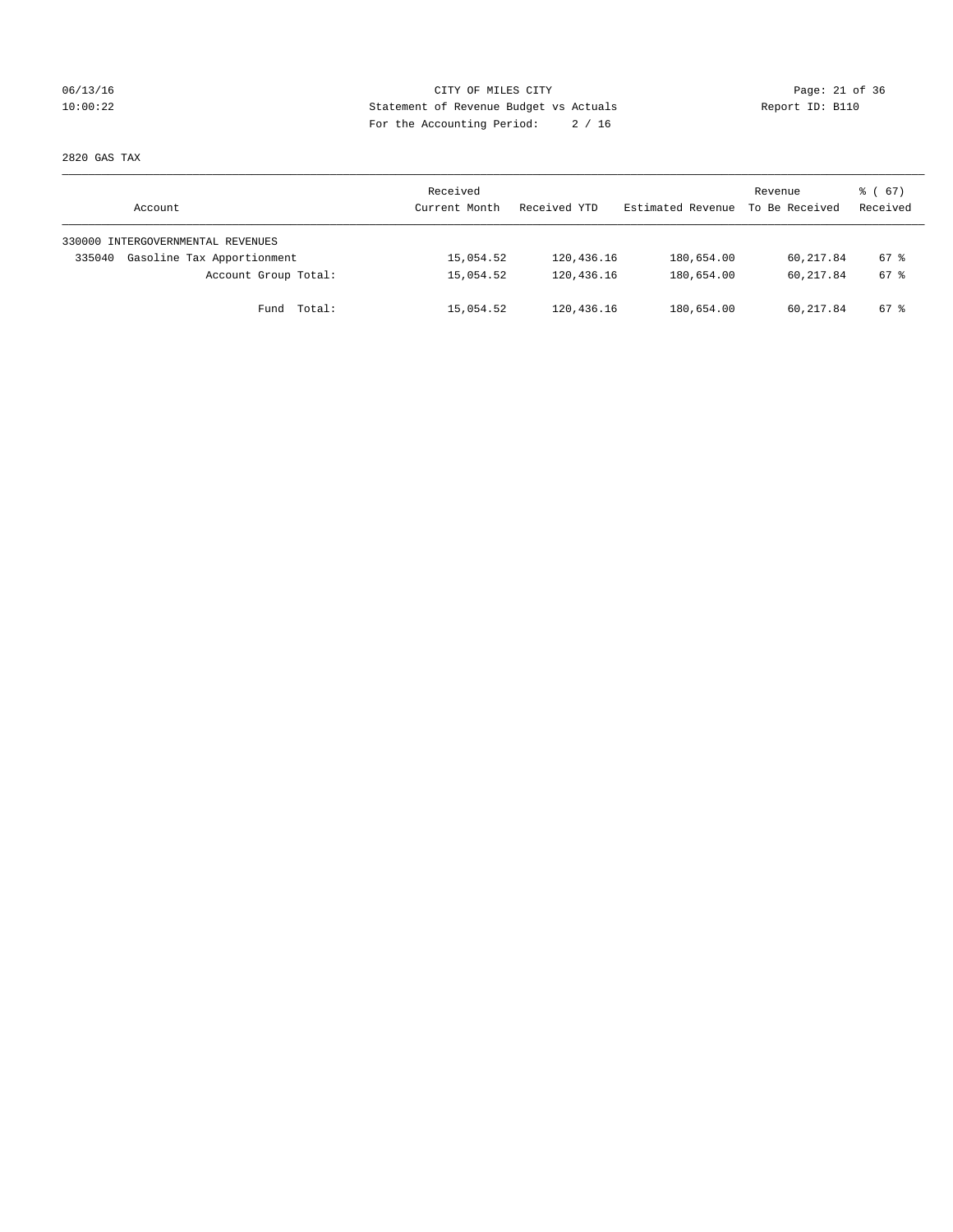## 06/13/16 Page: 22 of 36 10:00:22 Statement of Revenue Budget vs Actuals Report ID: B110 For the Accounting Period: 2 / 16

2850 911 EMERGENCY

| Account                           | Received<br>Current Month | Received YTD | Estimated Revenue | Revenue<br>To Be Received | % (67)<br>Received |
|-----------------------------------|---------------------------|--------------|-------------------|---------------------------|--------------------|
| 330000 INTERGOVERNMENTAL REVENUES |                           |              |                   |                           |                    |
| Basic 911 Funds<br>335080         | 16,439.61                 | 48,026.87    | 63,000.00         | 14,973.13                 | 76 %               |
| 335081<br>Enhanced 911 Funds      | 16,439.61                 | 48,026.87    | 63,000.00         | 14,973.13                 | 76 %               |
| 335082<br>911 - WIRELESS FUNDS    | 19,908.00                 | 80,011.57    | 75,000.00         | $-5,011.57$               | $107$ %            |
| Account Group Total:              | 52,787.22                 | 176,065.31   | 201,000.00        | 24,934.69                 | 88 %               |
| INVESTMENT EARNINGS<br>370000     |                           |              |                   |                           |                    |
| 371010<br>Investment Earnings     | 0.00                      | 0.00         | 200.00            | 200.00                    | 0 <sup>8</sup>     |
| Account Group Total:              | 0.00                      | 0.00         | 200.00            | 200.00                    | 0 <sup>8</sup>     |
| Total:<br>Fund                    | 52,787.22                 | 176,065.31   | 201,200.00        | 25, 134, 69               | 88 %               |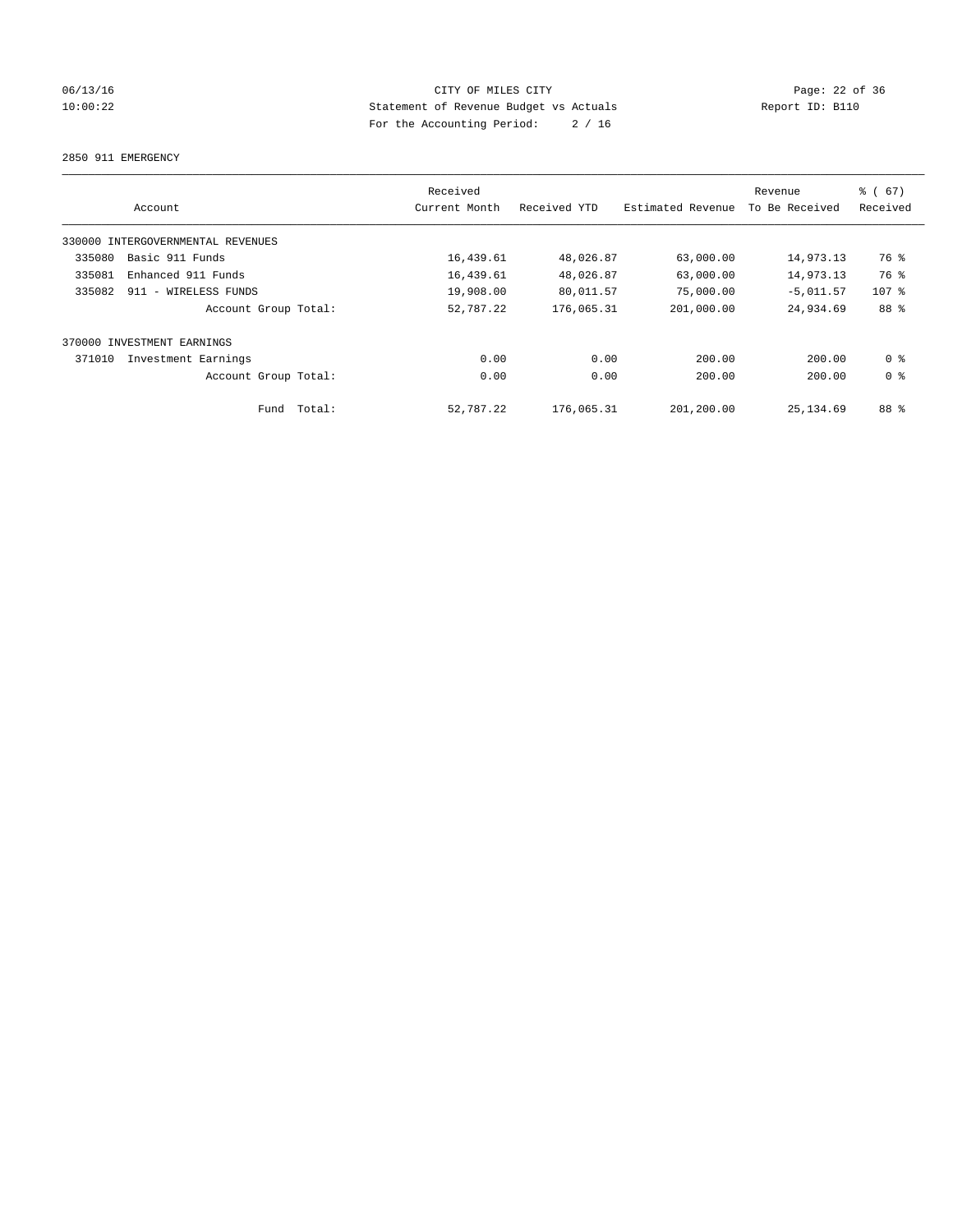## 06/13/16 Page: 23 of 36 10:00:22 Statement of Revenue Budget vs Actuals Report ID: B110 For the Accounting Period: 2 / 16

2880 LIBRARY GRANTS

|        | Account                           | Received<br>Current Month | Received YTD | Estimated Revenue | Revenue<br>To Be Received | $\frac{6}{6}$ (67)<br>Received |
|--------|-----------------------------------|---------------------------|--------------|-------------------|---------------------------|--------------------------------|
|        | 330000 INTERGOVERNMENTAL REVENUES |                           |              |                   |                           |                                |
| 334100 | Library - State Aid               | 0.00                      | 5,398.69     | 5,399.00          | 0.31                      | $100*$                         |
| 334101 | HB#193-Interlibrary Loan Reimb    | 0.00                      | 0.00         | 5,000.00          | 5,000.00                  | 0 <sup>8</sup>                 |
| 334105 | Sagebrush Fed/Coal Sev Tax        | 0.00                      | 4,792.80     | 4,793.00          | 0.20                      | $100*$                         |
|        | Account Group Total:              | 0.00                      | 10,191.49    | 15,192.00         | 5,000.51                  | 67 %                           |
|        | Total:<br>Fund                    | 0.00                      | 10,191.49    | 15,192.00         | 5,000.51                  | 67 %                           |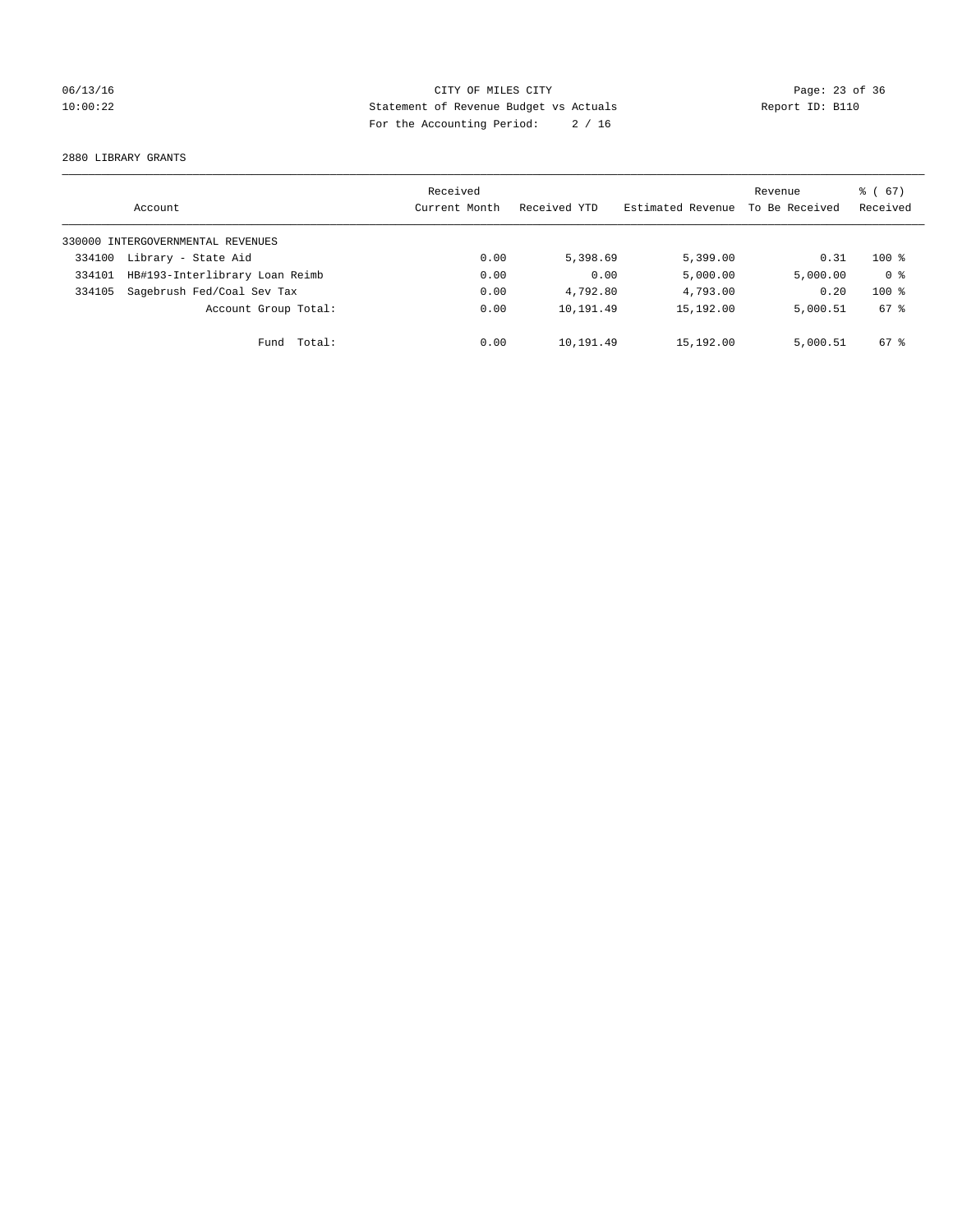## 06/13/16 Page: 24 of 36 10:00:22 Statement of Revenue Budget vs Actuals Report ID: B110 For the Accounting Period: 2 / 16

2935 Historic Preservation

| Account                                | Received<br>Current Month | Received YTD | Estimated Revenue | Revenue<br>To Be Received | % (67)<br>Received |
|----------------------------------------|---------------------------|--------------|-------------------|---------------------------|--------------------|
| 330000 INTERGOVERNMENTAL REVENUES      |                           |              |                   |                           |                    |
| 334000<br>State Grants                 | 0.00                      | 2,750.00     | 5,500.00          | 2,750.00                  | 50%                |
| Account Group Total:                   | 0.00                      | 2,750.00     | 5,500.00          | 2,750.00                  | $50*$              |
| 340000 Charges for Services            |                           |              |                   |                           |                    |
| 346080<br>Preservation Service Fees    | 0.00                      | 0.00         | 1,200.00          | 1,200.00                  | 0 <sup>8</sup>     |
| Account Group Total:                   | 0.00                      | 0.00         | 1,200.00          | 1,200.00                  | 0 <sup>8</sup>     |
| 360000 MISCELLANEOUS REVENUE           |                           |              |                   |                           |                    |
| Contributions and Donations<br>365000  | 0.00                      | 1,000.00     | 1,000.00          | 0.00                      | $100*$             |
| Account Group Total:                   | 0.00                      | 1,000.00     | 1,000.00          | 0.00                      | $100*$             |
| 380000 OTHER FINANCING SOURCES         |                           |              |                   |                           |                    |
| Interfund Operating Transfer<br>383000 | 0.00                      | 3,457.00     | 52,863.00         | 49,406.00                 | 7 %                |
| Account Group Total:                   | 0.00                      | 3,457.00     | 52,863.00         | 49,406.00                 | 7 %                |
| Fund Total:                            | 0.00                      | 7,207.00     | 60,563.00         | 53,356.00                 | $12*$              |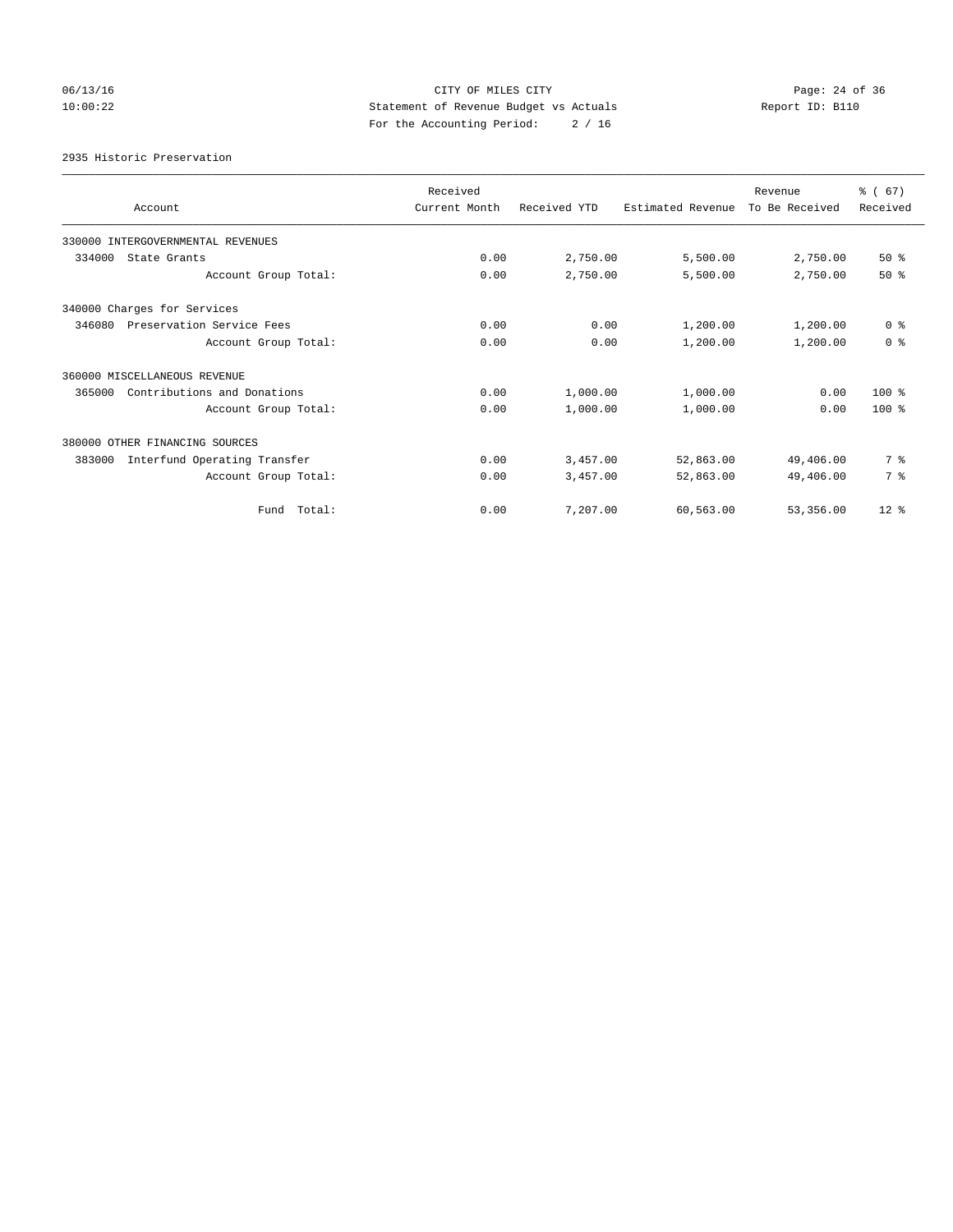## 06/13/16 Page: 25 of 36 10:00:22 Statement of Revenue Budget vs Actuals Report ID: B110 For the Accounting Period: 2 / 16

#### 2985 RETIRED SENIOR VOLUNTEER PROG (RSVP)

|                                      | Received      |              |                   | Revenue        | % (67)          |
|--------------------------------------|---------------|--------------|-------------------|----------------|-----------------|
| Account                              | Current Month | Received YTD | Estimated Revenue | To Be Received | Received        |
| INTERGOVERNMENTAL REVENUES<br>330000 |               |              |                   |                |                 |
| 331165<br>RSVP FEDERAL GRANTS        | 0.00          | 12,679.18    | 17,432.00         | 4,752.82       | 73 %            |
| RSVP-Fallon/Custer<br>331166         | 6,432.97      | 34, 339. 35  | 55,325.00         | 20,985.65      | 62 %            |
| Account Group Total:                 | 6,432.97      | 47,018.53    | 72,757.00         | 25,738.47      | 65 %            |
| 360000 MISCELLANEOUS REVENUE         |               |              |                   |                |                 |
| 362020<br>MISC REVENUE               | 925.00        | 8,394.68     | 15,300.00         | 6,905.32       | 55 <sup>8</sup> |
| Account Group Total:                 | 925.00        | 8,394.68     | 15,300.00         | 6,905.32       | 55%             |
| Fund Total:                          | 7,357.97      | 55, 413.21   | 88,057.00         | 32,643.79      | 63 %            |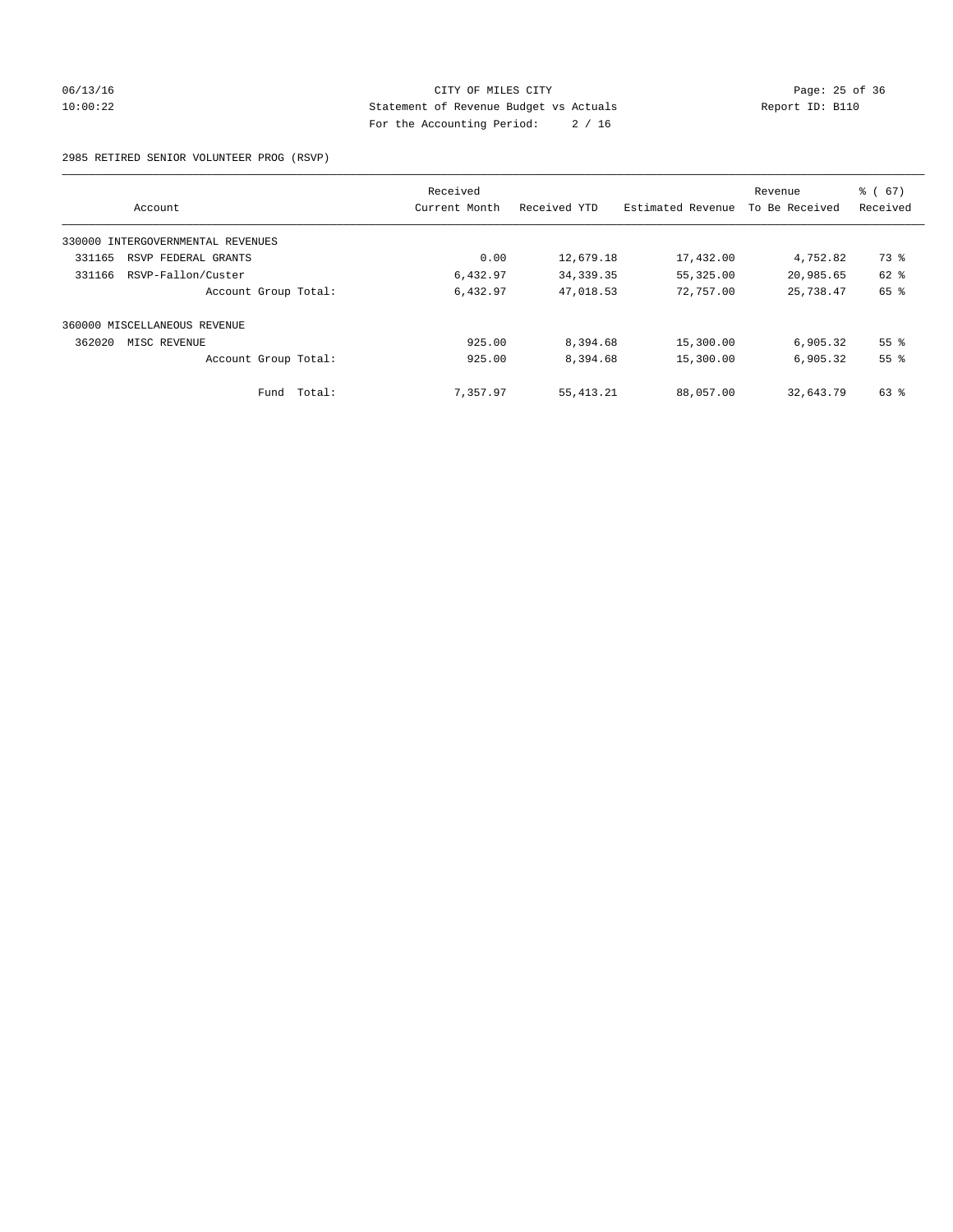## 06/13/16 Page: 26 of 36 10:00:22 Statement of Revenue Budget vs Actuals Report ID: B110 For the Accounting Period: 2 / 16

#### 3400 SID REVOLVING FUND

| Account                                | Received<br>Current Month | Received YTD | Estimated Revenue | Revenue<br>To Be Received | 8 ( 67 )<br>Received |
|----------------------------------------|---------------------------|--------------|-------------------|---------------------------|----------------------|
| 380000 OTHER FINANCING SOURCES         |                           |              |                   |                           |                      |
| Interfund Operating Transfer<br>383000 | 0.00                      | 0.00         | 2,843.00          | 2,843.00                  | 0 %                  |
| Account Group Total:                   | 0.00                      | 0.00         | 2,843.00          | 2,843.00                  | 0 <sup>8</sup>       |
| Fund Total:                            | 0.00                      | 0.00         | 2,843.00          | 2,843.00                  | 0 %                  |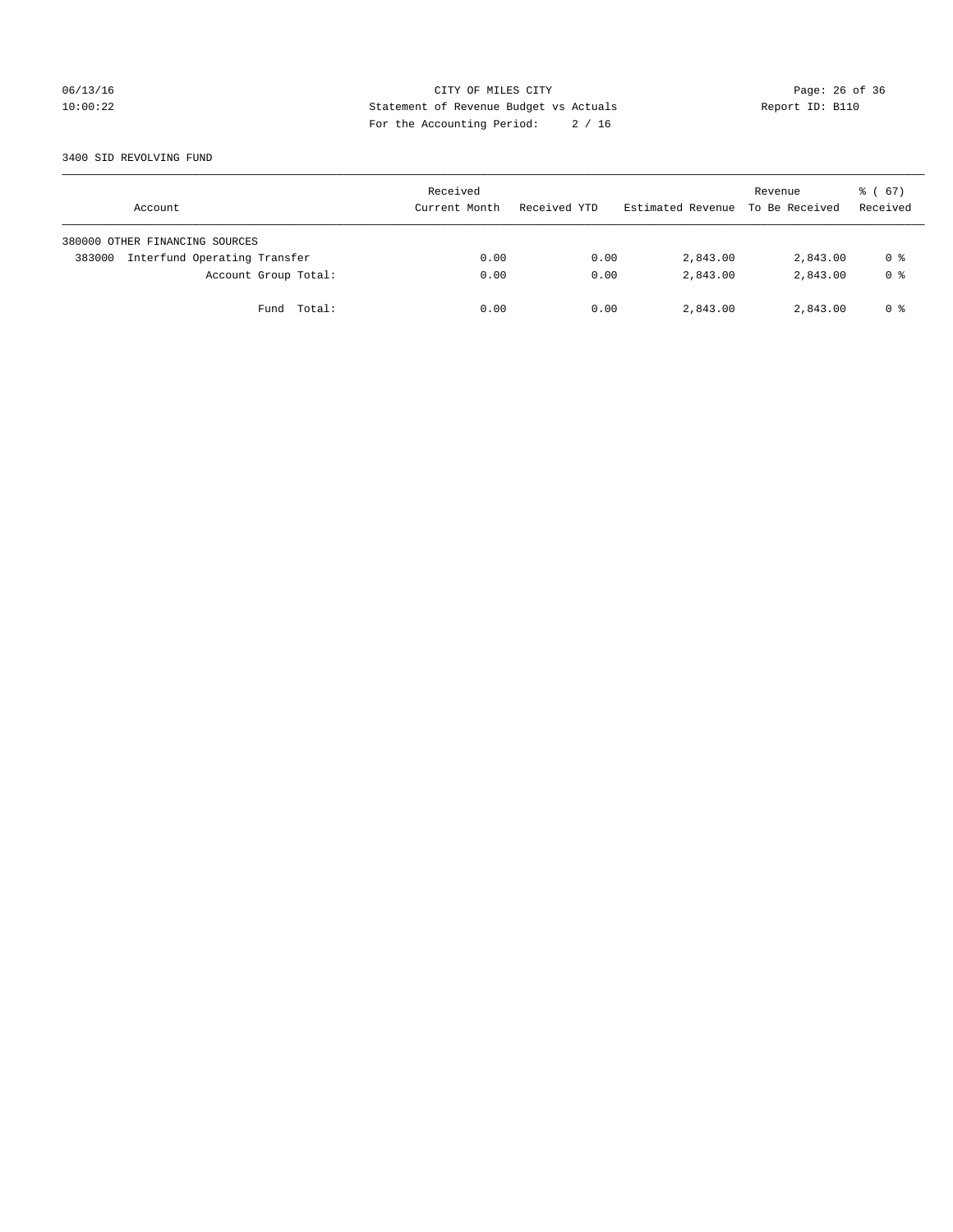## 06/13/16 Page: 27 of 36 10:00:22 Statement of Revenue Budget vs Actuals Report ID: B110 For the Accounting Period: 2 / 16

3670 SID 211

| Account                                           | Received<br>Current Month | Received YTD | Estimated Revenue | Revenue<br>To Be Received | $\frac{1}{6}$ (67)<br>Received |
|---------------------------------------------------|---------------------------|--------------|-------------------|---------------------------|--------------------------------|
| 360000 MISCELLANEOUS REVENUE                      |                           |              |                   |                           |                                |
| Bond Principal and Interest Assessments<br>363020 | 0.00                      | 2,641.97     | 5,650.00          | 3,008.03                  | $47*$                          |
| Account Group Total:                              | 0.00                      | 2,641.97     | 5,650.00          | 3,008.03                  | 47.8                           |
| Fund Total:                                       | 0.00                      | 2,641.97     | 5,650.00          | 3,008.03                  | 47 %                           |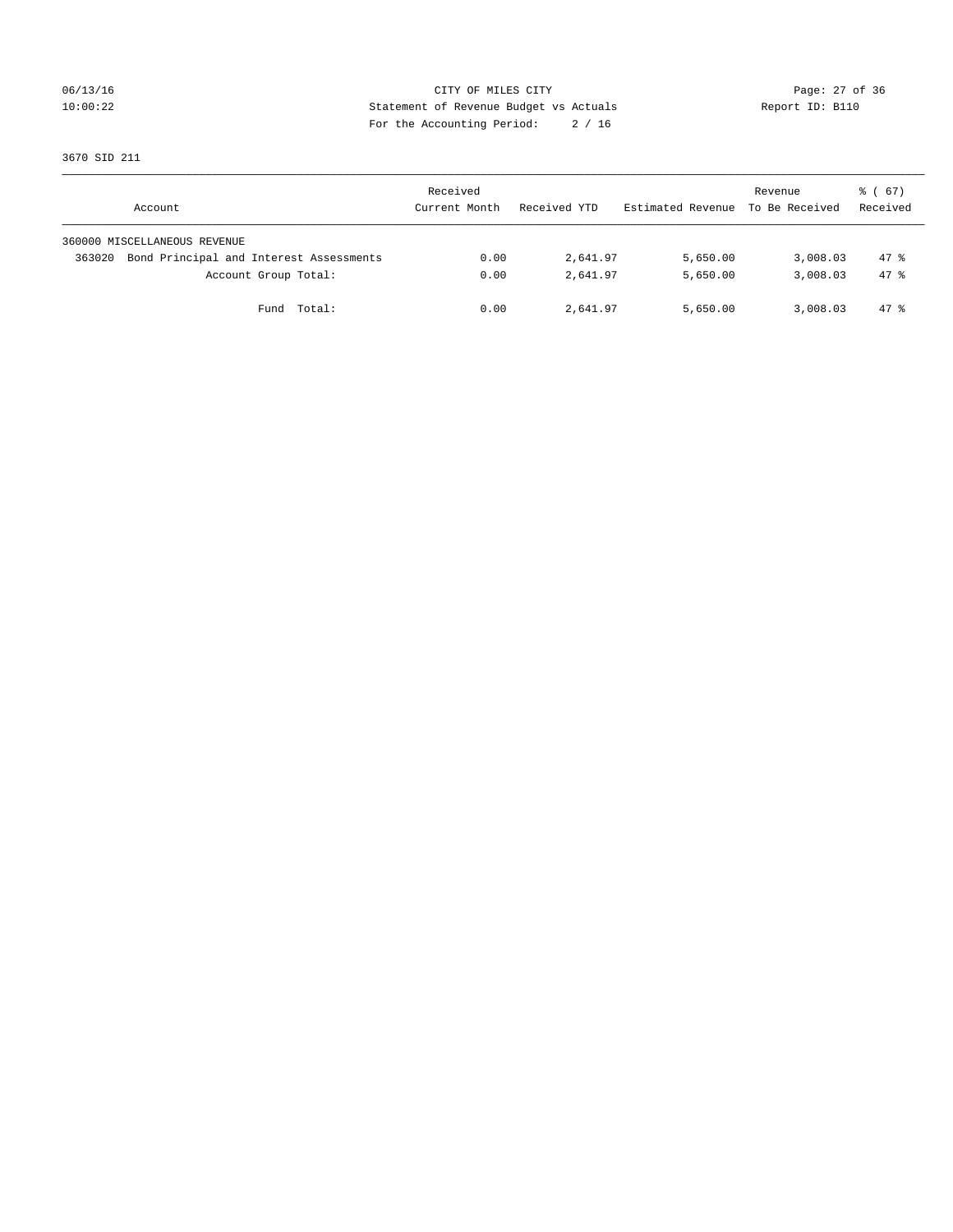## 06/13/16 Page: 28 of 36 10:00:22 Statement of Revenue Budget vs Actuals Report ID: B110 For the Accounting Period: 2 / 16

# 4020 SID#211- Capital Improv. Arrowhead Lane (Dist #204)

| Account                       | Received<br>Current Month | Received YTD | Estimated Revenue | Revenue<br>To Be Received | $\frac{3}{6}$ (67)<br>Received |
|-------------------------------|---------------------------|--------------|-------------------|---------------------------|--------------------------------|
| 360000 MISCELLANEOUS REVENUE  |                           |              |                   |                           |                                |
| Special Assessments<br>363000 | 0.00                      | 0.00         | 4,657.00          | 4,657.00                  | 0 %                            |
| Account Group Total:          | 0.00                      | 0.00         | 4,657.00          | 4,657.00                  | 0 %                            |
| Fund Total:                   | 0.00                      | 0.00         | 4,657.00          | 4,657.00                  | 0 %                            |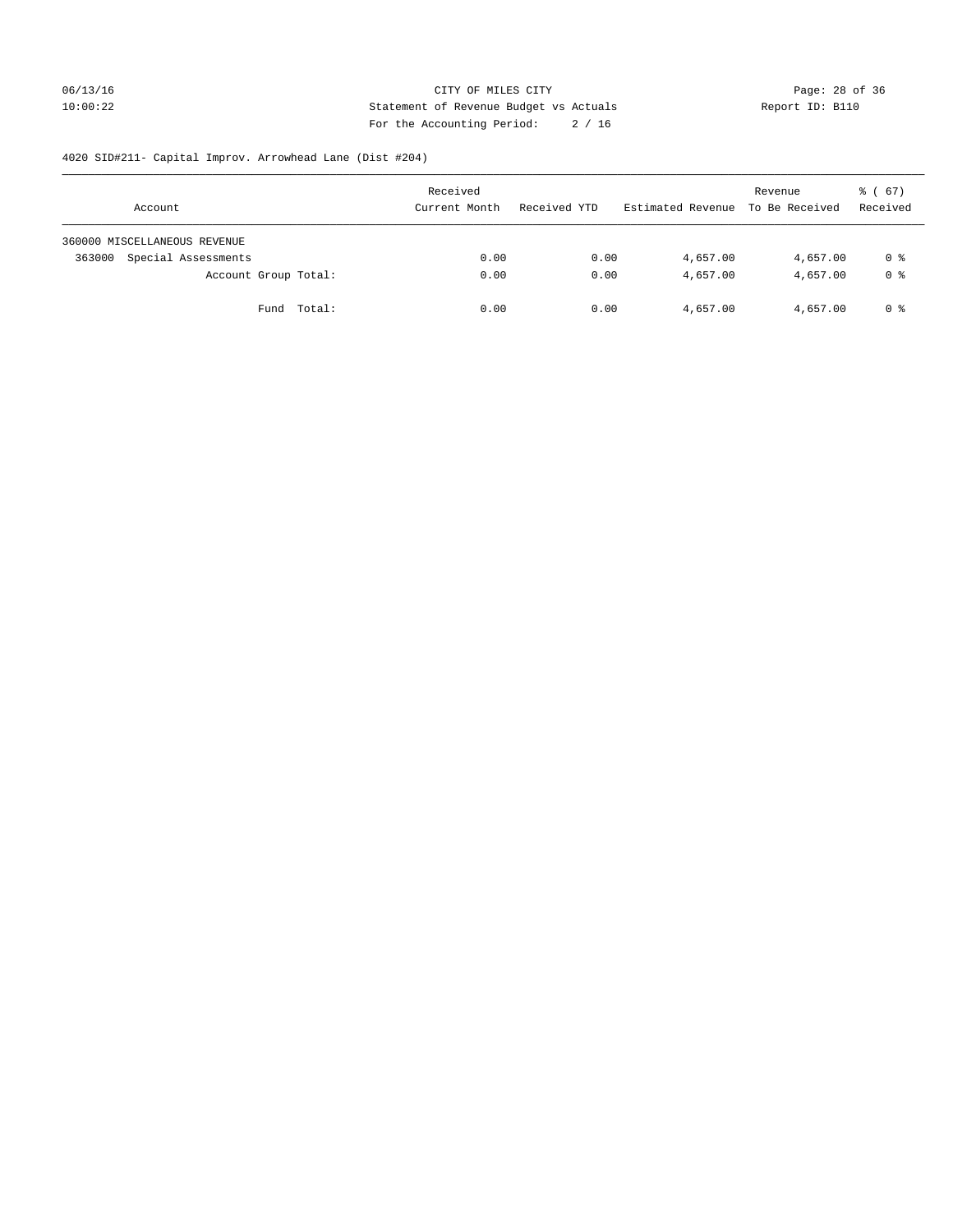## 06/13/16 Page: 29 of 36 10:00:22 Statement of Revenue Budget vs Actuals Report ID: B110 For the Accounting Period: 2 / 16

4050 Ambulance Capital Improvement Fund

| Account                                | Received<br>Current Month | Received YTD | Estimated Revenue | Revenue<br>To Be Received | $\frac{1}{6}$ (67)<br>Received |
|----------------------------------------|---------------------------|--------------|-------------------|---------------------------|--------------------------------|
| 380000 OTHER FINANCING SOURCES         |                           |              |                   |                           |                                |
| Interfund Operating Transfer<br>383000 | 0.00                      | 13,779.06    | 13,779.06         | 0.00                      | $100*$                         |
| Account Group Total:                   | 0.00                      | 13,779.06    | 13,779.06         | 0.00                      | $100*$                         |
| Fund Total:                            | 0.00                      | 13,779.06    | 13,779.06         | 0.00                      | $100*$                         |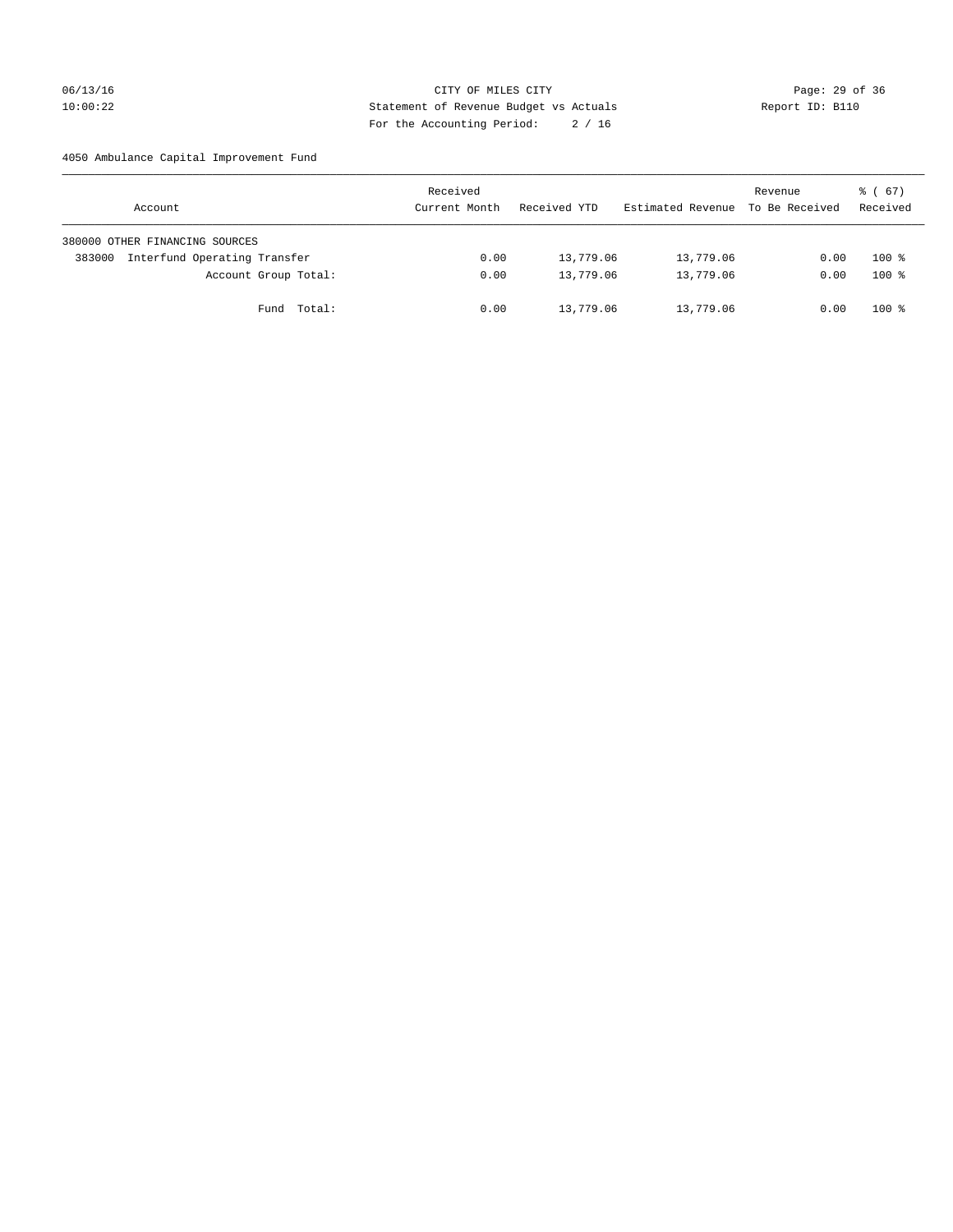## 06/13/16 Page: 30 of 36 10:00:22 Statement of Revenue Budget vs Actuals Report ID: B110 For the Accounting Period: 2 / 16

4056 Airport- Capital Improvement Plan

| Account                     | Received<br>Current Month | Received YTD | Estimated Revenue | Revenue<br>To Be Received | $\frac{1}{6}$ (67)<br>Received |
|-----------------------------|---------------------------|--------------|-------------------|---------------------------|--------------------------------|
| 340000 Charges for Services |                           |              |                   |                           |                                |
| Building Rentals<br>343065  | 970.54                    | 72,179.10    | 0.00              | $-72.179.10$              | $***$ %                        |
| Account Group Total:        | 970.54                    | 72,179.10    | 0.00              | $-72, 179, 10$            | $***$ %                        |
| Fund Total:                 | 970.54                    | 72,179.10    | 0.00              | $-72.179.10$              | ** *                           |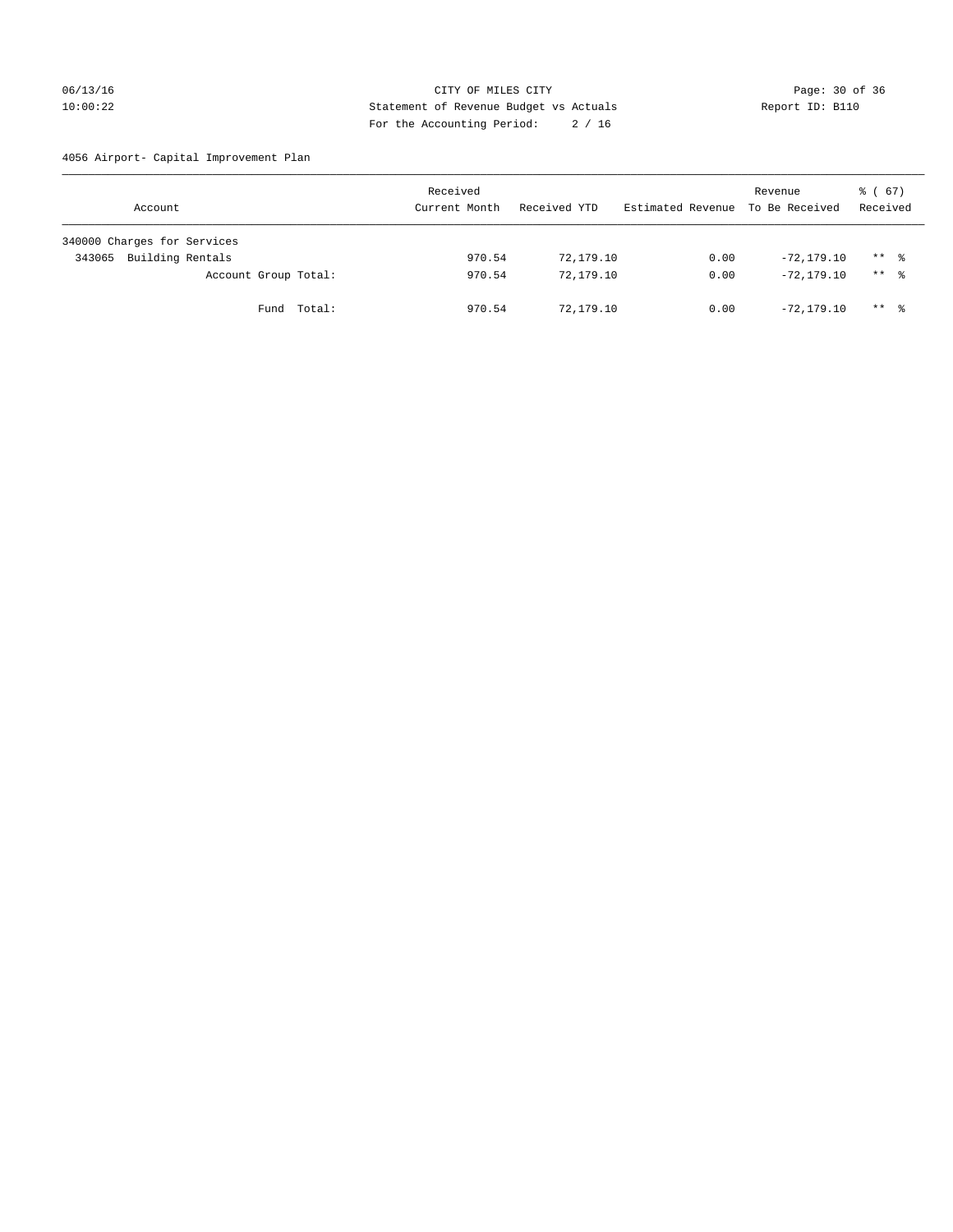06/13/16 Page: 31 of 36 10:00:22 Statement of Revenue Budget vs Actuals Report ID: B110 For the Accounting Period: 2 / 16

4060 CAPITAL IMPROV-PUBLIC WORKS

|        |                                    | Received      |              |                   | Revenue        | % (67)          |
|--------|------------------------------------|---------------|--------------|-------------------|----------------|-----------------|
|        | Account                            | Current Month | Received YTD | Estimated Revenue | To Be Received | Received        |
|        | 320000 LICENSES AND PERMITS        |               |              |                   |                |                 |
| 323040 | Other Miscellaneous Permits        | 100.00        | 2,650.00     | 3,000.00          | 350.00         | 88 %            |
|        | Account Group Total:               | 100.00        | 2,650.00     | 3,000.00          | 350.00         | 88 %            |
|        | 340000 Charges for Services        |               |              |                   |                |                 |
| 343014 | Street Cleaning                    | 0.00          | 0.00         | 8,490.00          | 8,490.00       | 0 <sup>8</sup>  |
| 343016 | Prkg Vio/Off Str-Impnd Fees        | 253.00        | 2,849.00     | 500.00            | $-2, 349.00$   | 570%            |
| 343018 | Sale of Street & Roadway Materials | 0.00          | 0.00         | 1,000.00          | 1,000.00       | 0 <sup>8</sup>  |
|        | Account Group Total:               | 253.00        | 2,849.00     | 9,990.00          | 7,141.00       | 29 <sup>8</sup> |
|        | 360000 MISCELLANEOUS REVENUE       |               |              |                   |                |                 |
| 367000 | Sale of Junk or Salvage            | 0.00          | 7,170.00     | 0.00              | $-7.170.00$    | $***$ $\approx$ |
|        | Account Group Total:               | 0.00          | 7,170.00     | 0.00              | $-7.170.00$    | $***$ $\approx$ |
|        | 380000 OTHER FINANCING SOURCES     |               |              |                   |                |                 |
| 383000 | Interfund Operating Transfer       | 244,000.00    | 244,000.00   | 244,000.00        | 0.00           | $100*$          |
|        | Account Group Total:               | 244,000.00    | 244,000.00   | 244,000.00        | 0.00           | $100*$          |
|        | Fund Total:                        | 244, 353.00   | 256,669.00   | 256,990.00        | 321.00         | $100*$          |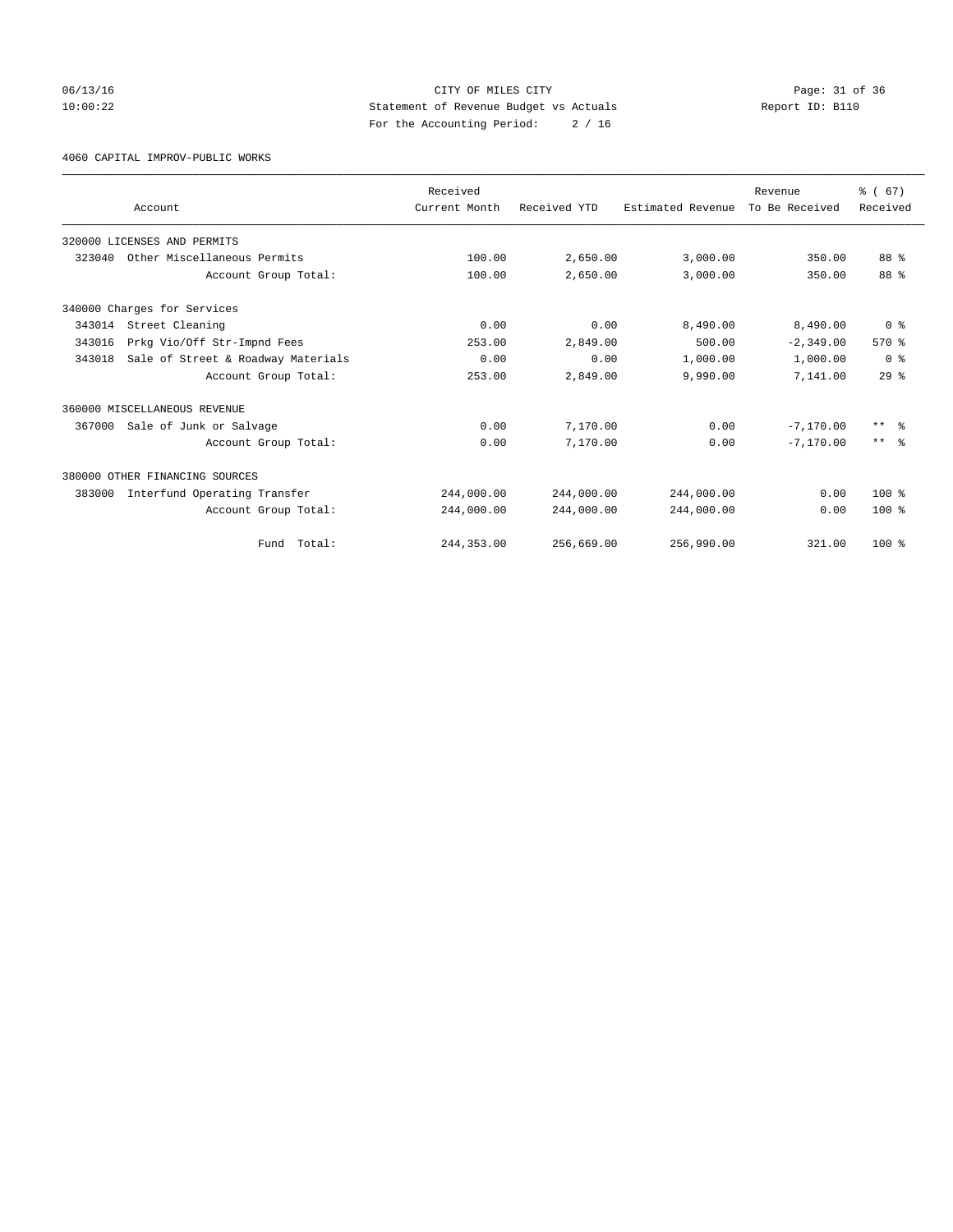## 06/13/16 Page: 32 of 36 10:00:22 Statement of Revenue Budget vs Actuals Report ID: B110 For the Accounting Period: 2 / 16

## 5210 WATER UTILITY

|        |                                      | Received      |                 |                   | Revenue         | % (67)              |
|--------|--------------------------------------|---------------|-----------------|-------------------|-----------------|---------------------|
|        | Account                              | Current Month | Received YTD    | Estimated Revenue | To Be Received  | Received            |
|        | 340000 Charges for Services          |               |                 |                   |                 |                     |
| 343021 | Metered Water Sales                  | 128,712.88    | 1,425,257.22    | 1,950.00          | $-1,423,307.22$ | $***$ $%$           |
| 343022 | Unmetered Water Sales/Chrgoffs       | 159.65        | 828.21          | 1,800.00          | 971.79          | 46%                 |
| 343023 | Bulk Water Sales                     | 33.42         | 8,120.82        | 5,000.00          | $-3,120.82$     | $162$ %             |
| 343025 | Hookup Fee                           | 0.00          | 3,000.00        | 10,000.00         | 7,000.00        | $30*$               |
| 343026 | Water Install/Tap Chrgs/Labor        | 735.00        | 2,995.00        | 5,000.00          | 2,005.00        | $60*$               |
| 343027 | Chq for Wtr Dept. Serv               | 505.00        | 5,804.51        | 0.00              | $-5,804.51$     | $***$ $\frac{6}{5}$ |
| 343029 | Curb Stop Replacement Fee            | 3,581.00      | 29,122.00       | 42,500.00         | 13,378.00       | 69 %                |
| 343039 | Custer Co w/s District (Water Study) | 0.00          | 0.00            | 7,500.00          | 7,500.00        | 0 <sup>8</sup>      |
|        | Account Group Total:                 | 133,726.95    | 1, 475, 127. 76 | 73,750.00         | $-1,401,377.76$ | $***$ $%$           |
|        | 360000 MISCELLANEOUS REVENUE         |               |                 |                   |                 |                     |
| 362020 | MISC REVENUE                         | 0.00          | 617.64          | 5,000.00          | 4,382.36        | $12*$               |
| 362040 | \$2.00 State Assessment Fee          | $-2.00$       | 228.00          | 0.00              | $-228.00$       | $***$ $ -$          |
|        | Account Group Total:                 | $-2.00$       | 845.64          | 5,000.00          | 4,154.36        | $17*$               |
|        | 370000 INVESTMENT EARNINGS           |               |                 |                   |                 |                     |
| 371010 | Investment Earnings                  | 0.00          | 0.00            | 5.000.00          | 5.000.00        | 0 <sup>8</sup>      |
|        | Account Group Total:                 | 0.00          | 0.00            | 5,000.00          | 5,000.00        | 0 <sup>8</sup>      |
|        | Fund Total:                          | 133,724.95    | 1,475,973.40    | 83,750.00         | $-1,392,223.40$ | $***$ $%$           |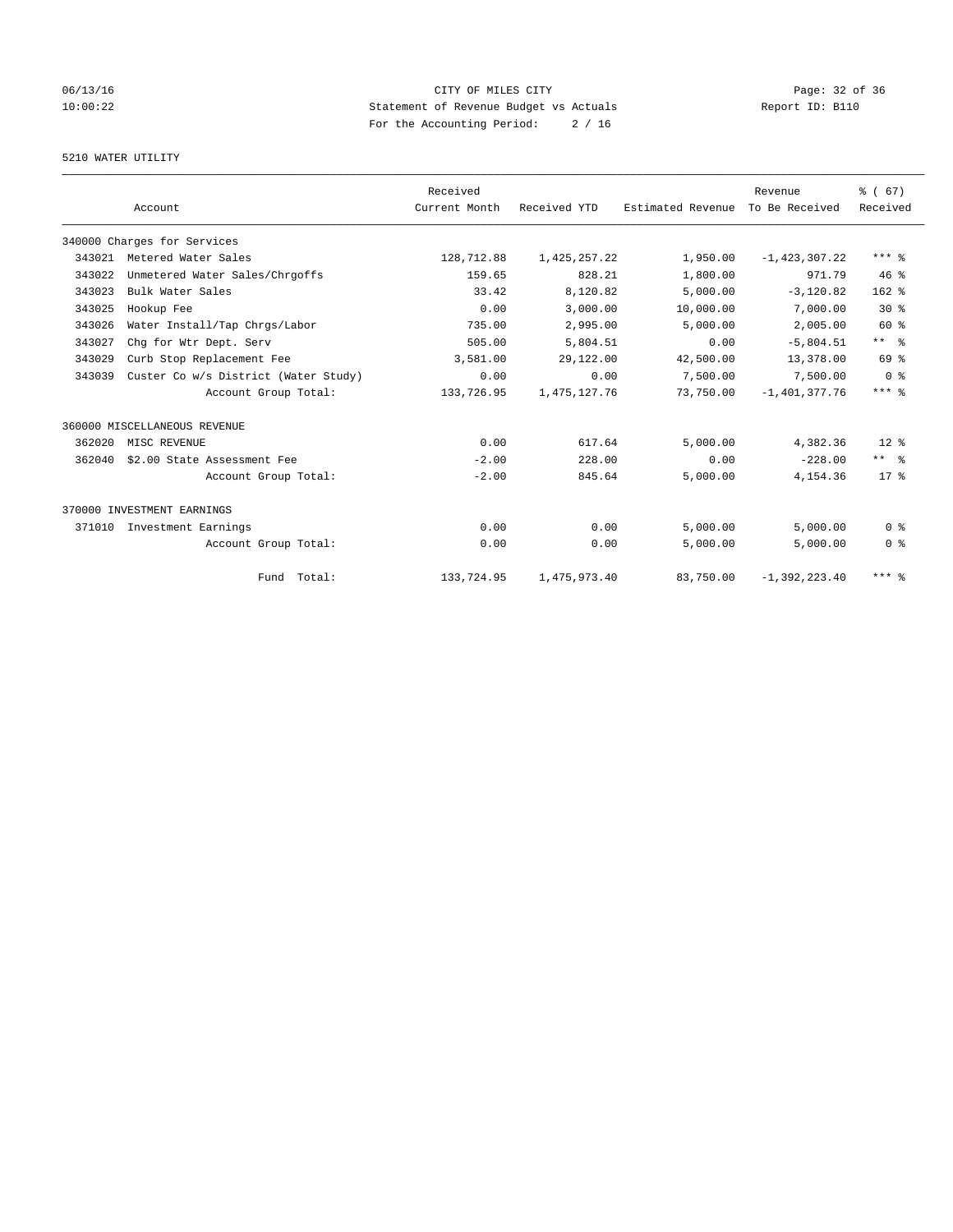06/13/16 Page: 33 of 36 10:00:22 Statement of Revenue Budget vs Actuals Report ID: B110 For the Accounting Period: 2 / 16

#### 5310 SEWER UTILITY

|        |                                         | Received      |              |                   | Revenue        | % (67)          |
|--------|-----------------------------------------|---------------|--------------|-------------------|----------------|-----------------|
|        | Account                                 | Current Month | Received YTD | Estimated Revenue | To Be Received | Received        |
|        | 330000 INTERGOVERNMENTAL REVENUES       |               |              |                   |                |                 |
| 334120 | TSEP Grant                              | 0.00          | 0.00         | 500,000.00        | 500,000.00     | 0 <sup>8</sup>  |
| 334121 | DNRC GRANTS                             | 0.00          | 0.00         | 100,000.00        | 100,000.00     | 0 <sup>8</sup>  |
| 334122 | Renewable Resource Grant                | 0.00          | 0.00         | 100,000.00        | 100,000.00     | 0 <sup>8</sup>  |
|        | Account Group Total:                    | 0.00          | 0.00         | 700,000.00        | 700,000.00     | 0 <sup>8</sup>  |
|        | 340000 Charges for Services             |               |              |                   |                |                 |
| 343031 | Sewer Service Charges                   | 90,513.88     | 731,560.15   | 1,305,744.00      | 574,183.85     | 56%             |
| 343032 | Sewer Installation Charges/Chrgoffs     | 159.66        | 828.21       | 1,300.00          | 471.79         | $64$ $%$        |
| 343033 | Hookup Fee                              | 0.00          | 840.00       | 6,000.00          | 5,160.00       | $14*$           |
| 343034 | Treatment Facilities Fees               | 70.00         | 1,930.00     | 1,500.00          | $-430.00$      | $129$ $%$       |
| 343036 | Miscellaneous Sewer Revenue (Labor)     | 788.50        | 918.50       | 4,000.00          | 3,081.50       | $23$ $%$        |
| 343037 | Baker Road Etc.                         | 646.38        | 5,317.20     | 9,500.00          | 4,182.80       | 56%             |
| 343039 | Custer Co w/s District (Water Study)    | 0.00          | 0.00         | 15,000.00         | 15,000.00      | 0 <sup>8</sup>  |
|        | Account Group Total:                    | 92,178.42     | 741,394.06   | 1,343,044.00      | 601,649.94     | 55 <sup>8</sup> |
|        | 360000 MISCELLANEOUS REVENUE            |               |              |                   |                |                 |
| 361010 | Land Rental                             | 0.00          | 0.00         | 2,576.00          | 2,576.00       | 0 <sup>8</sup>  |
| 362020 | MISC REVENUE                            | 0.00          | 2,430.00     | 3,000.00          | 570.00         | 81 <sup>8</sup> |
|        | Account Group Total:                    | 0.00          | 2,430.00     | 5,576.00          | 3,146.00       | $44*$           |
|        | 370000 INVESTMENT EARNINGS              |               |              |                   |                |                 |
| 371010 | Investment Earnings                     | 0.00          | 0.00         | 1,000.00          | 1,000.00       | 0 <sup>8</sup>  |
|        | Account Group Total:                    | 0.00          | 0.00         | 1,000.00          | 1,000.00       | 0 <sup>8</sup>  |
|        | 380000 OTHER FINANCING SOURCES          |               |              |                   |                |                 |
|        | 381070 Proceeds/Loans/Intercap 016-2015 | 0.00          | 0.00         | 6,000,000.00      | 6,000,000.00   | 0 <sup>8</sup>  |
|        | Account Group Total:                    | 0.00          | 0.00         | 6,000,000.00      | 6,000,000.00   | 0 <sup>8</sup>  |
|        | Fund Total:                             | 92,178.42     | 743,824.06   | 8,049,620.00      | 7,305,795.94   | 9 <sup>8</sup>  |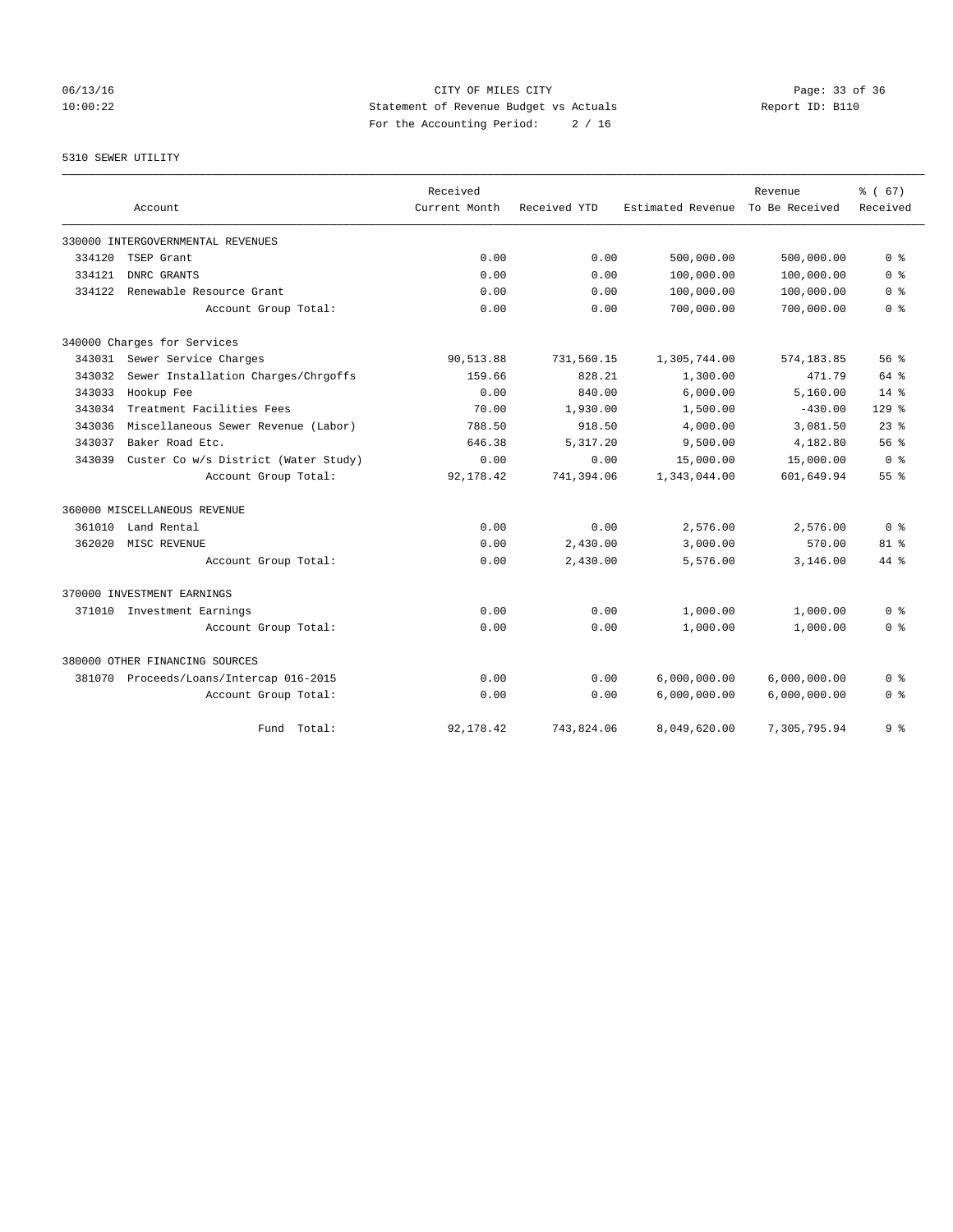## 06/13/16 Page: 34 of 36 10:00:22 Statement of Revenue Budget vs Actuals Report ID: B110 For the Accounting Period: 2 / 16

5510 AMBULANCE FUND

|              |                                        | Received      |              |                   | Revenue        | % (67)          |
|--------------|----------------------------------------|---------------|--------------|-------------------|----------------|-----------------|
|              | Account                                | Current Month | Received YTD | Estimated Revenue | To Be Received | Received        |
| 310000 TAXES |                                        |               |              |                   |                |                 |
| 311010       | Real Property Taxes                    | 45.29         | 4,831.23     | 8,366.00          | 3,534.77       | 58 %            |
| 311020       | Personal Property Taxes                | 1.80          | 19.90        | 273.00            | 253.10         | 7 %             |
| 312000       | Penalty & Interest on Delinquent Taxes | 2.83          | 11.48        | 30.00             | 18.52          | 38 <sup>8</sup> |
|              | Account Group Total:                   | 49.92         | 4,862.61     | 8,669.00          | 3,806.39       | 56%             |
|              | 330000 INTERGOVERNMENTAL REVENUES      |               |              |                   |                |                 |
| 331040       | Medicaid Supplemental Program-State    | 0.00          | 0.00         | 6,398.00          | 6,398.00       | 0 <sup>8</sup>  |
|              | Account Group Total:                   | 0.00          | 0.00         | 6.398.00          | 6,398.00       | 0 <sup>8</sup>  |
|              | 340000 Charges for Services            |               |              |                   |                |                 |
| 341075       | Serv/Cnty-Interlocal Agmt              | 0.00          | 2,600.00     | 31,000.00         | 28,400.00      | 8 %             |
| 342026       | Ambulance Charges                      | 51, 418.87    | 511, 715.31  | 830,204.00        | 318,488.69     | 62 %            |
| 342027       | Ambulance Standby                      | 0.00          | 1,350.00     | 5,000.00          | 3,650.00       | $27$ $%$        |
|              | Account Group Total:                   | 51, 418.87    | 515,665.31   | 866,204.00        | 350,538.69     | 60 %            |
|              | 360000 MISCELLANEOUS REVENUE           |               |              |                   |                |                 |
| 362020       | MISC REVENUE                           | 0.00          | 4.34         | 0.00              | $-4.34$        | ** %            |
| 366010       | Misc- From Charge off Accts            | 28.84         | 923.20       | 2,500.00          | 1,576.80       | 37 <sup>8</sup> |
|              | Account Group Total:                   | 28.84         | 927.54       | 2,500.00          | 1,572.46       | 37 <sup>8</sup> |
|              | Fund Total:                            | 51,497.63     | 521, 455.46  | 883,771.00        | 362, 315.54    | 59 <sup>8</sup> |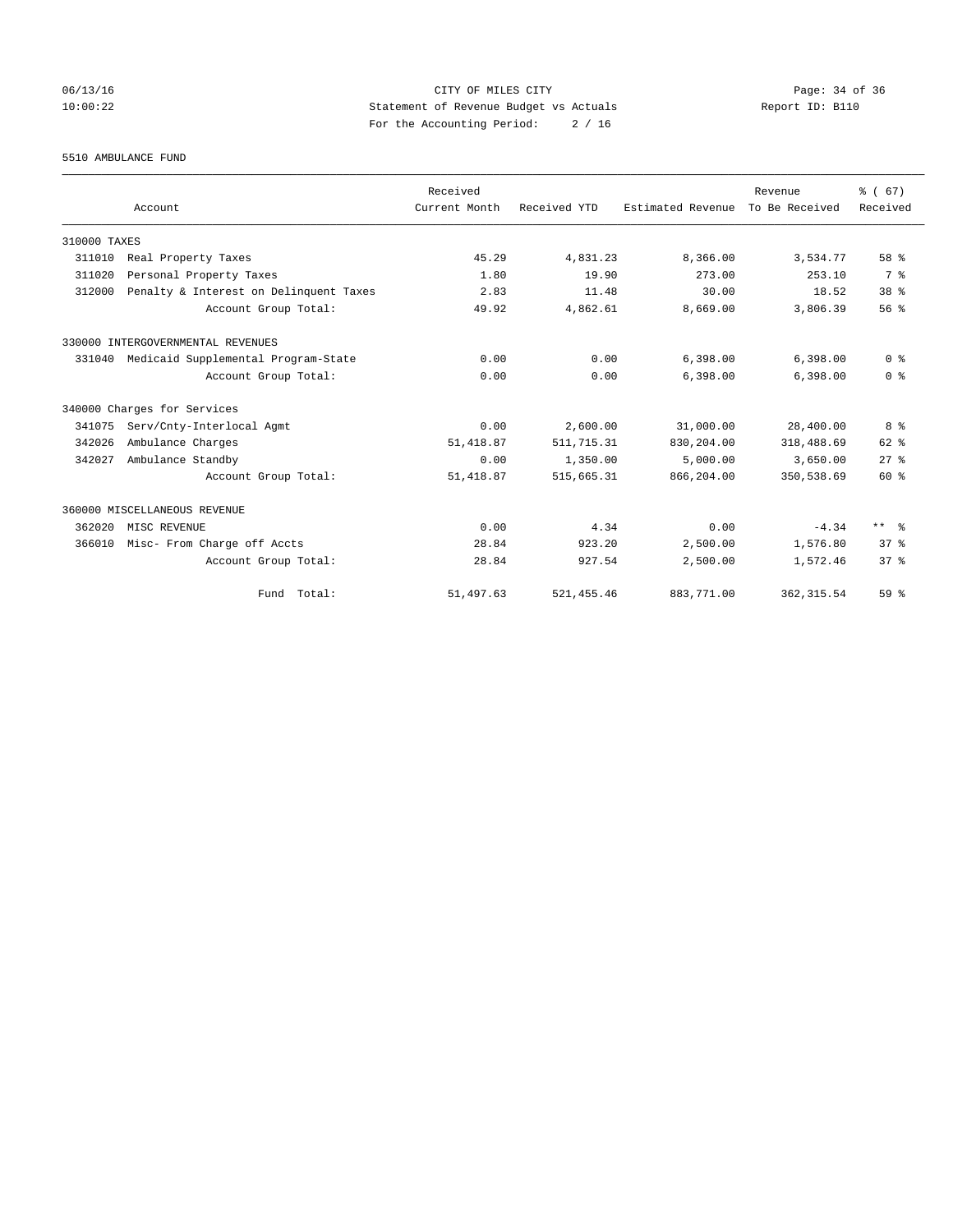## 06/13/16 Page: 35 of 36 10:00:22 Statement of Revenue Budget vs Actuals Report ID: B110 For the Accounting Period: 2 / 16

5610 AIRPORT OPERATING

|              |                                        | Received      |               |                                  | Revenue        | % (67)                  |
|--------------|----------------------------------------|---------------|---------------|----------------------------------|----------------|-------------------------|
|              | Account                                | Current Month | Received YTD  | Estimated Revenue To Be Received |                | Received                |
| 310000 TAXES |                                        |               |               |                                  |                |                         |
| 311010       | Real Property Taxes                    | 67.93         | 7,246.37      | 12,550.00                        | 5,303.63       | 58 %                    |
| 311020       | Personal Property Taxes                | 2.70          | 29.84         | 399.00                           | 369.16         | 7 %                     |
| 312000       | Penalty & Interest on Delinquent Taxes | 4.24          | 17.26         | 40.00                            | 22.74          | $43*$                   |
|              | Account Group Total:                   | 74.87         | 7,293.47      | 12,989.00                        | 5,695.53       | 56%                     |
|              | 330000 INTERGOVERNMENTAL REVENUES      |               |               |                                  |                |                         |
| 331129       | Federal Aeronautics Admin Grant        | 0.00          | 3,525,589.76  | 3,172,296.00                     | $-353, 293.76$ | $111$ %                 |
| 334032       | Aero Grant 016-2015                    | 0.00          | 81,407.00     | 81,407.00                        | 0.00           | $100*$                  |
| 334060       | Coal Impact Grant-016-2015             | 0.00          | 0.00          | 166,118.00                       | 166,118.00     | 0 <sup>8</sup>          |
|              | Account Group Total:                   | 0.00          | 3,606,996.76  | 3,419,821.00                     | $-187, 175.76$ | 105 <sub>8</sub>        |
|              | 340000 Charges for Services            |               |               |                                  |                |                         |
| 341075       | Serv/Cnty-Interlocal Agmt              | 0.00          | 0.00          | 26,528.00                        | 26,528.00      | 0 <sup>8</sup>          |
| 343018       | Sale of Street & Roadway Materials     | 0.00          | 0.00          | 40,000.00                        | 40,000.00      | 0 <sup>8</sup>          |
| 343061       | Landing Fees                           | 210.00        | 1,608.11      | 2,500.00                         | 891.89         | 64 %                    |
| 343062       | Aviation Fuel                          | 21,024.02     | 319, 131.93   | 390,000.00                       | 70,868.07      | 82%                     |
| 343064       | Hangar Rent                            | 4,726.18      | 39,969.29     | 62,733.00                        | 22,763.71      | 64 %                    |
| 343065       | Building Rentals                       | 1,099.89      | $-24, 574.42$ | 12,526.00                        | 37,100.42      | $***$ $_{8}$            |
| 343067       | Other - Miscellaneous                  | 0.00          | 2,000.00      | 0.00                             | $-2,000.00$    | $***$ $=$ $\frac{6}{5}$ |
|              | Account Group Total:                   | 27,060.09     | 338, 134.91   | 534,287.00                       | 196, 152.09    | 63 %                    |
|              | 360000 MISCELLANEOUS REVENUE           |               |               |                                  |                |                         |
| 361010       | Land Rental                            | 2,120.01      | 15,642.02     | 26,784.00                        | 11,141.98      | 58 %                    |
| 362020       | MISC REVENUE                           | 0.00          | 151.78        | 600.00                           | 448.22         | $25$ $%$                |
|              | Account Group Total:                   | 2,120.01      | 15,793.80     | 27,384.00                        | 11,590.20      | 58 %                    |
|              | 370000 INVESTMENT EARNINGS             |               |               |                                  |                |                         |
|              | 371010 Investment Earnings             | 0.00          | 0.00          | 156.00                           | 156.00         | 0 <sup>8</sup>          |
|              | Account Group Total:                   | 0.00          | 0.00          | 156.00                           | 156.00         | 0 <sup>8</sup>          |
|              | 380000 OTHER FINANCING SOURCES         |               |               |                                  |                |                         |
|              | 381071 MT Aero Loan 016-2015           | 0.00          | 169,530.00    | 43,222.00                        | $-126, 308.00$ | $392$ $%$               |
|              | Account Group Total:                   | 0.00          | 169,530.00    | 43,222.00                        | $-126, 308.00$ | $392$ $%$               |
|              | Fund<br>Total:                         | 29, 254.97    | 4,137,748.94  | 4,037,859.00                     | $-99,889.94$   | $102$ %                 |